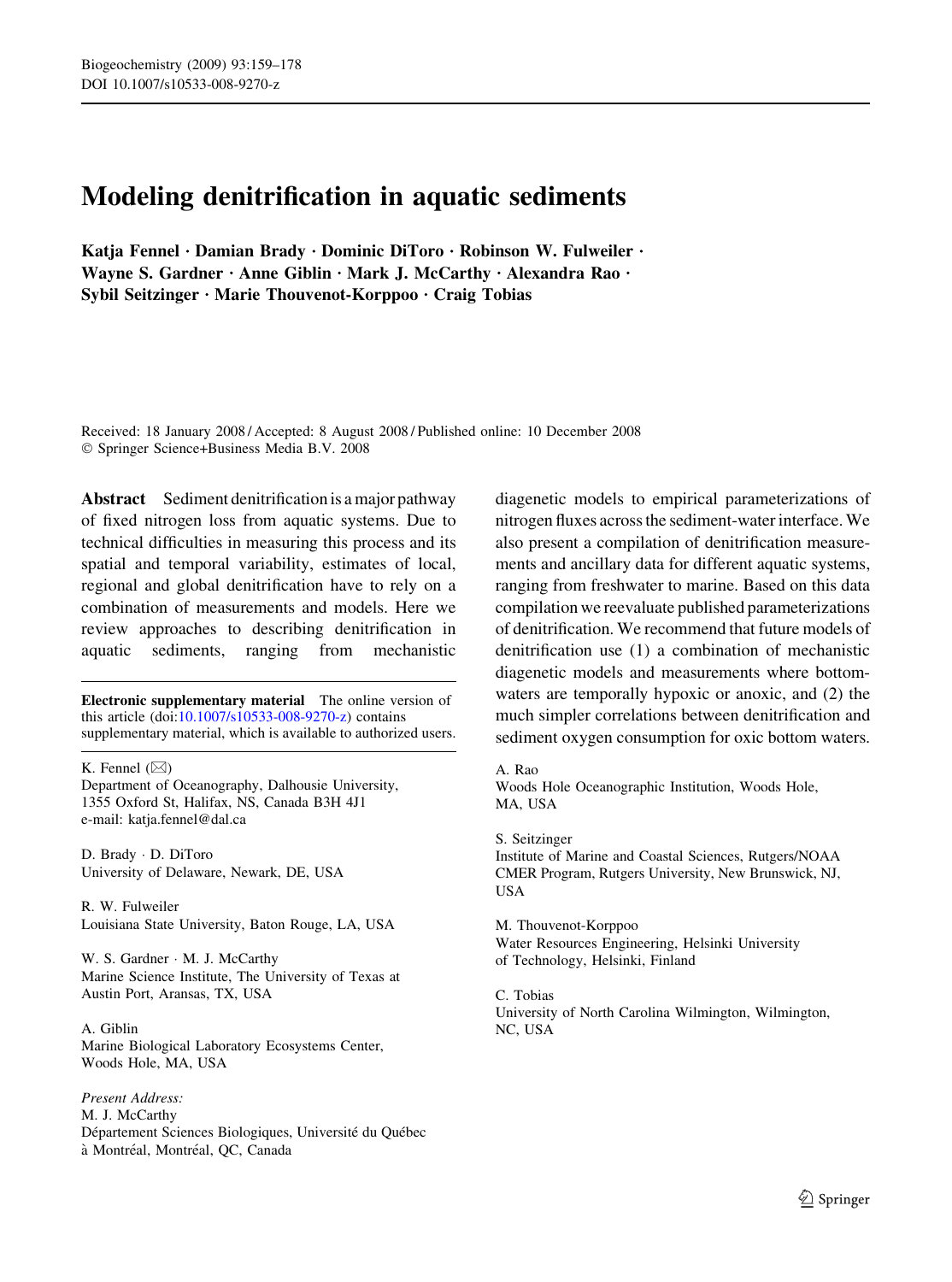For our data set, inclusion of bottom water oxygen and nitrate concentrations in a multivariate regression did not improve the statistical fit.

Keywords Denitrification Diagenetic model · Sediment

## Abbreviations

|                  | DNRA Dissimalatory nitrate  |
|------------------|-----------------------------|
|                  | reduction to ammonium       |
| <b>ODUs</b>      | Oxygen-demand units         |
| <b>SFM</b>       | Sediment flux model         |
| SOC <sup>.</sup> | Sediment oxygen consumption |
|                  |                             |

# Introduction

Unlike other important macro- and micronutrients, e.g., phosphorus and iron, the reservoir of bioavailable nitrogen is regulated almost solely by biological activity. Two opposing, microbially mediated processes, denitrification and nitrogen fixation, regulate the size of this reservoir. Nitrogen is the major limiting nutrient in marine systems; thus, variations in its availability have far-reaching consequences. Denitrification is any process by which combined nitrogen (nitrate, ammonium or organic forms) is reduced to gaseous end products (NO,  $N_2O$  or  $N_2$ ) (Devol [2008\)](#page-17-0). In the more restrictive, classical definition, denitrification is a dissimilatory nitrate reduction process during which nitrate or nitrite  $(NO<sub>3</sub><sup>-</sup> or NO<sub>2</sub><sup>-</sup>)$  is reduced anaerobically to any gaseous form of nitrogen by heterotrophic bacteria (also referred to as canonical denitrification). It is carried out by ubiquitous, facultatively anaerobic bacteria under suboxic conditions (i.e. at oxygen concentrations below approximately 2 mg  $O_2$   $1^{-1}$  or 63 mmol O<sub>2</sub> m<sup>-3</sup>) and its end product is N<sub>2</sub> gas. Denitrification in sediments containing ample labile organic matter is often limited by the availability of nitrate or nitrite. Available fixed nitrogen in sediments is mostly in the form of ammonium  $(NH_4^+,$ derived from ammonification of organic matter or dissimilatory nitrate reduction to ammonium under some conditions). Unless there is a flux of nitrate into the sediment from overlying bottom waters, denitrification in the sediment depends on local rates of nitrification (the oxidation of ammonium to nitrite or

nitrate by chemoautotrophic bacteria). This combination of processes is commonly referred to as coupled nitrification–denitrification. Denitrification supported by the physical influx of nitrate is referred to as direct denitrification.

Denitrification is the major pathway of fixed nitrogen loss from aquatic systems. Thus, it is a critical component of the global nitrogen budget and a balancing mechanism for removal of anthropogenic nitrogen along the terrestrial-freshwater-marine continuum (Galloway et al. [2003](#page-18-0); Seitzinger et al. [2006](#page-19-0)). On the global scale, denitrification is an important feedback mechanism on biogeochemical cycling and in the climate system. For example, denitrification may have been a major impediment to the initial oxidation of the planet during the suboxic stage in the Proterozoic (Fennel et al. [2005](#page-17-0)). Denitrification can produce nitrous oxide  $(N_2O, a$  potent greenhouse gas), which can have important impacts on climate (Naqvi et al. [2000](#page-18-0)). In addition, denitrification may contribute to glacial-interglacial changes in atmospheric  $CO<sub>2</sub>$  by decreasing the supply of bioavailable nitrogen and, thus, biologically fixed carbon during interglacial periods (Altabet et al. [1995;](#page-17-0) Falkowski [1997\)](#page-17-0).

Anaerobic ammonium oxidation (anammox) by nitrite or nitrate has been identified as an alternative microbial pathway of  $N_2$  production and, from a biogeochemical perspective, can be considered a denitrifying process (Devol [2008](#page-17-0)). The possibility of anammox was originally suggested by Richards et al. [\(1965](#page-19-0)) and invoked by various investigators based on pore water solute profiles (Bender et al. [1989\)](#page-17-0) before the discovery of organisms that can carry out this process. Anammox was first observed in a wastewater bioreactor (Mulder et al. [1995\)](#page-18-0). Anammox organisms have been purified from wastewater reactor biomass and identified in several natural marine systems, such as the suboxic zone of the Black Sea and the Benguela upwelling system (Kuypers et al. [2003](#page-18-0); Kuypers et al. [2005](#page-18-0) and references therein), and in Randers Fjord, Denmark (Risgaard-Petersen et al. [2004\)](#page-19-0). The significance of anammox was demonstrated in a variety of coastal and marine sediments (Thamdrup and Dalsgaard [2002](#page-19-0); Trimmer et al. [2003,](#page-19-0) [2005;](#page-19-0) Dalsgaard et al. [2003](#page-17-0); Engström et al. [2005\)](#page-17-0). In the following discussions, we adopt the biogeochemical view of denitrification (inclusive of all processes producing  $N_2$ ) and do not differentiate between the alternative pathways.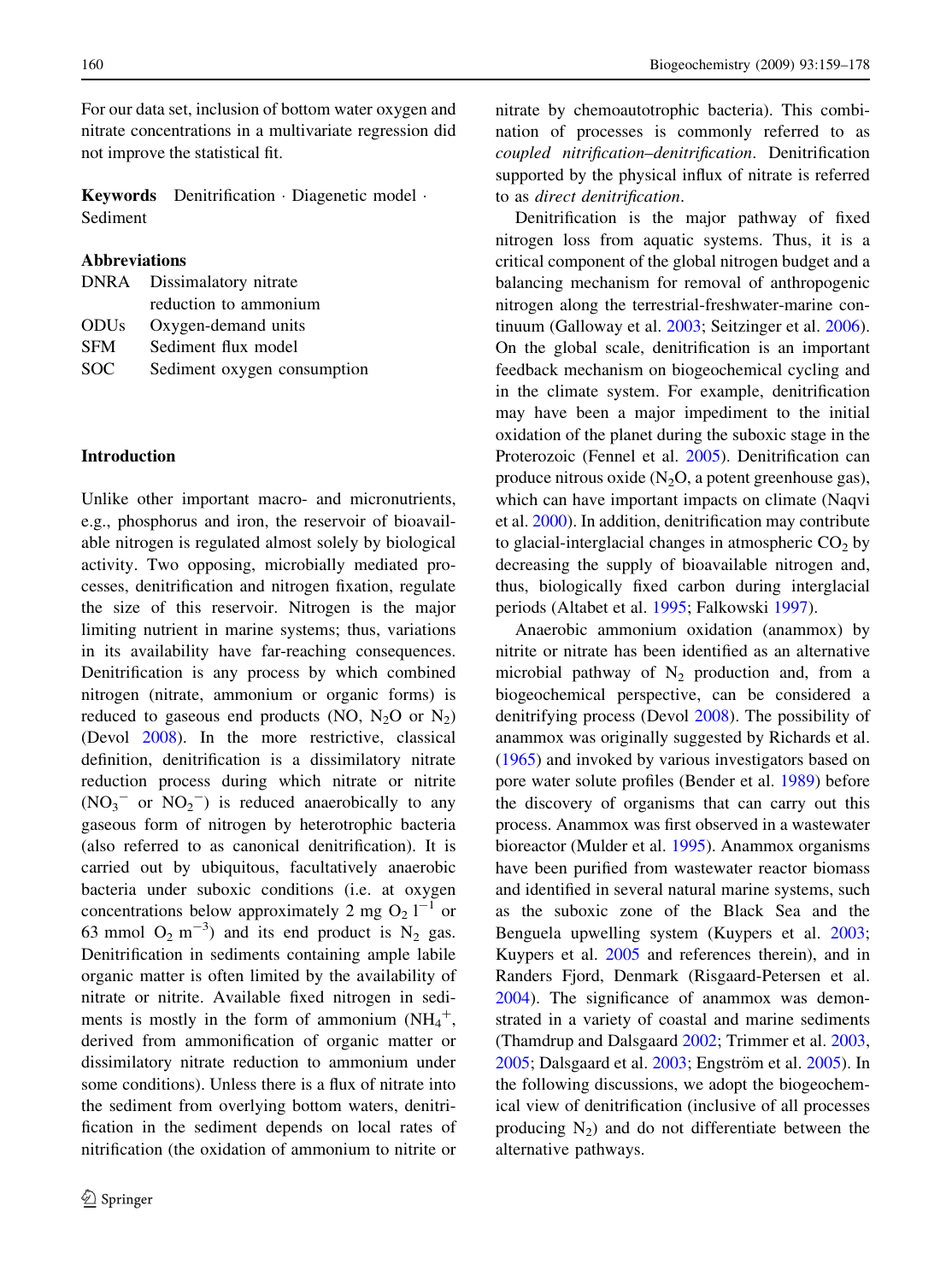A first attempt to estimate annual denitrification on a global scale was made recently with a spatially explicit global analysis of denitrification in all terrestrial, freshwater (lakes/rivers), estuarine and shelf ecosystems using various models (Seitzinger et al. [2006](#page-19-0)). A global estimate of denitrification in lakes and reservoirs is presented by Harrison et al. [\(2008](#page-18-0)). These models are largely based on empirical relationships, e.g., in Harrison et al. ([2008\)](#page-18-0) nitrogen removal is estimated from knowledge of water depth and residence time in individual lakes and reservoirs. Boyer et al. ([2006\)](#page-17-0) review approaches for modeling denitrification in terrestrial and aquatic ecosystems, and focused on source-transport models for streams, lakes and rivers. These models aggregate nitrogen removal processes estimated from empirical functions (typically denitrification is parameterized as a function of water residence time) but do not explicitly account for the production and cycling of organic nitrogen.

Here we describe approaches to estimating denitrification that predict nitrogen fluxes across the sediment-water interface and can be incorporated into hydrographic ecosystem models that explicitly describe inorganic and organic nitrogen cycling in the water column. Hydrographic ecosystem models that focus on estuaries or continental shelves tend to consider the pathways of sediment nitrogen cycling, (e.g., DiToro and Fitzpatrick [1993](#page-17-0); Cerco and Seitzinger [1997](#page-17-0); Fennel et al. [2006](#page-17-0)). Global and basin-scale biogeochemical models typically ignore sediment denitrification even though this process has been recognized as an important global nitrogen sink (Christensen [1994](#page-17-0)) and is estimated to exceed denitrification in the water column by a factor of 3 (Seitzinger et al. [2006](#page-19-0)). For example, Meissner et al. [\(2005](#page-18-0)) and Moore and Doney [\(2007](#page-18-0)) investigate feedbacks between global denitrification and nitrogen fixation in biogeochemical general circulation models without the inclusion of sediment denitrification.

Placing denitrification in aquatic sediments in the broader and more complex context of early diagenesis is helpful. Diagenesis can be considered, ''the sum total of processes that bring about changes in a sediment or sedimentary rock, subsequent to deposition in water. The processes may be physical, chemical, and/or biological in nature'' (Berner [1980,](#page-17-0) p. 3). Diagenetic processes thus include transport and reaction processes; both can be the result of biological and physical phenomena (Boudreau [1997](#page-17-0)).

Progress in our understanding of diagenetic processes has rested on a close link between observational approaches and diagenetic modeling, i.e., the idealized mathematical representation of diagenetic processes (Berner [1980](#page-17-0)). Boudreau [\(1997](#page-17-0)) offers several reasons for the important role of diagenetic modeling, several of which are relevant to denitrification. First, many measurements do not provide information about the interactions of the various processes; they only indicate the net result. With the help of models one can make quantitative inferences about the relative importance or absence of individual processes. Second, sampling techniques often disturb the system under consideration. Many processes are transient and hard to resolve. Denitrification measurements are particularly time consuming and imprecise, mostly because they either try to measure a small production rate of  $N_2$  against the high background of atmospheric  $N_2$  or use indirect measurements as a proxy for denitrification. Finally, trusted models can become tools for prediction. As such, models allow scaling up from local measurements to larger spatial and temporal scales. A strong link between measurement and modeling is crucial.

Excellent reviews on diagenetic modeling have been provided by Berner ([1980\)](#page-17-0), Boudreau ([1997](#page-17-0)), DiToro ([2001\)](#page-17-0) and Burdige ([2006\)](#page-17-0) and will not be replicated here. Our objectives are (1) to review approaches to diagenetic modeling with a focus on denitrification, (2) to compile a data set of denitrification measurements and sediment-water fluxes of oxygen and different nutrient species that encompasses a range of aquatic sediments, and (3) test the robustness of empirical parameterizations and evaluate one example of a mechanistically based diagenetic model against the compiled data set.

## Model approaches

Denitrification depends on and interacts with a range of other processes occurring in aquatic sediments (e.g., supply of organic matter, diffusive and advective transport of oxygen and nitrate, nitrification). Our discussion of quantitative descriptions of denitrification in aquatic sediments is thus best placed in the context of early diagenesis. We refer to these quantitative descriptions of sediment denitrification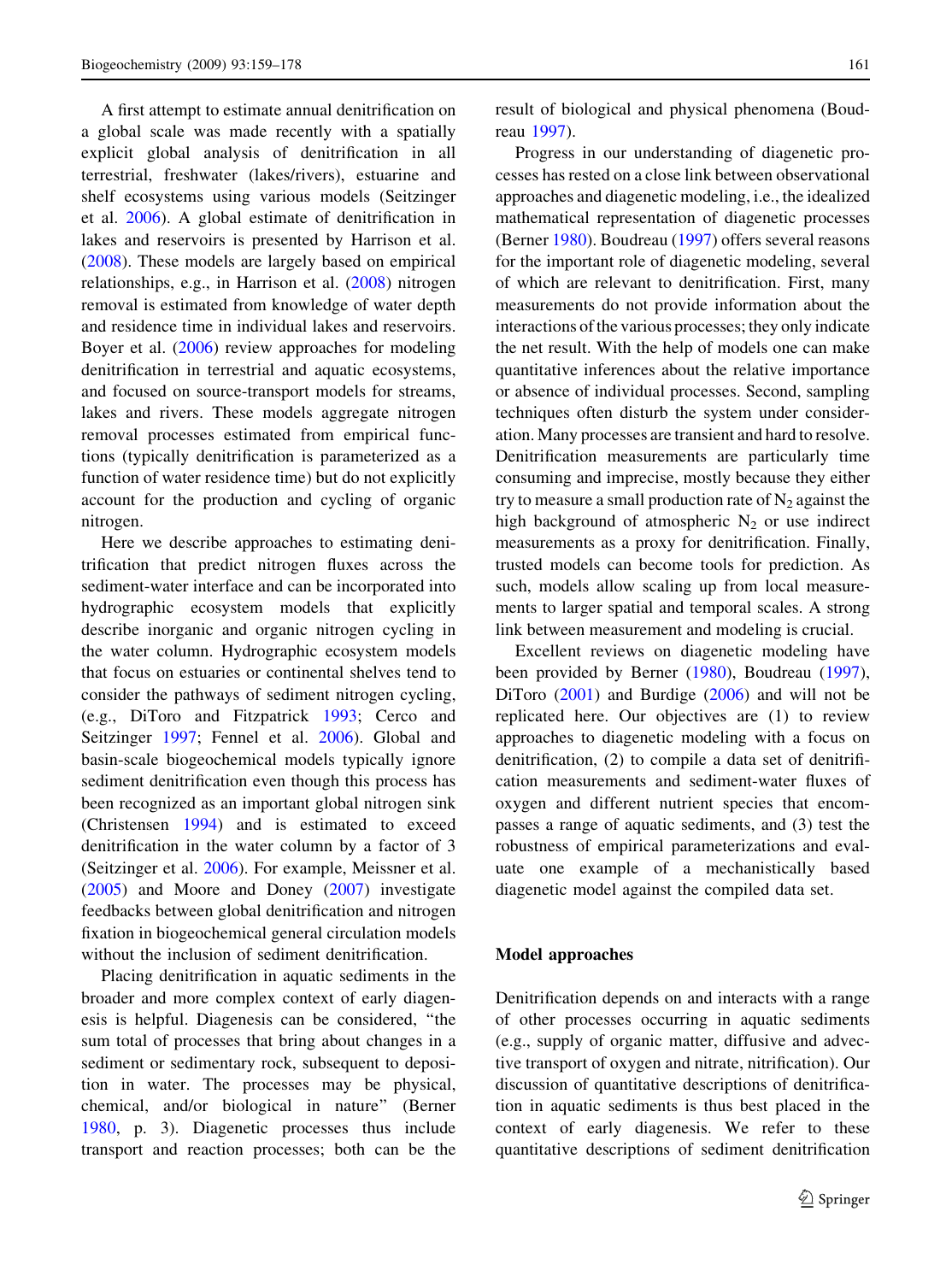<span id="page-3-0"></span>as diagenetic models or biogeochemical sediment models, but recognize that denitrification is just one of many diagenetic processes. When assessing the importance of sediment denitrification in nitrogen cycling we are interested primarily in the sedimentwater interface fluxes of nitrogen species; oxidation and reduction of other elements is not discussed here. For simplicity, we refer to the sum of nitrite  $(NO<sub>2</sub><sup>-</sup>)$ and nitrate  $(NO_3^-)$  as nitrate.

Many different approaches to modeling early diagenetic processes exist. In terms of temporal representation, diagenetic models can be steady-state (concentrations and fluxes are constant in time) or dynamic (the model allows for temporal variations in concentrations and fluxes). In terms of spatial representation, models often consider spatial variations only in the vertical dimension. They assume horizontal homogeneity. In simple cases, the differential equations representing early diagenesis can be solved analytically and yield vertically continuous solutions. These are typically steady-state models with simple reaction kinetics. More often the diagenetic equations are not amenable to analytical solutions. In these cases, the vertical dimension is discretized in vertical layers and solved numerically. In essence the layers represent a vertical integration over processes and constituents in a vertical slice of sediment. These slices can be functional or indiscriminate layers. Functional layers can be defined by the occurrence of a reaction process or the presence of a dissolved constituent, e.g., an anaerobic and an aerobic layer. Indiscriminate layers are strictly defined in terms of their vertical coordinates and assume different functions; e.g., they can switch between aerobic mineralization and denitrification depending on the local oxygen concentration.

Alternative approaches that attempt to account for three-dimensional heterogeneities have been proposed, e.g., representing anaerobic microenvironments within individual particles in an otherwise aerobic environment, or the representation of animal burrows (Aller [1980,](#page-17-0) [1988](#page-17-0)).

All of these models aim to describe a subset of the occurring diagenetic processes and fluxes across the sediment-water interface. Early diagenetic models were developed independent of water column biogeochemical models and, to this day, biogeochemical models still rarely include diagenetic processes (see the excellent review by Soetaert et al. [2000](#page-19-0)). Biogeochemical models that do include some form of diagenesis typically use parameterizations (e.g., Fennel et al. [2006\)](#page-17-0), which can be thought of as the most simplified quantitative description of early diagenesis.

The general diagenetic equations for solid constituents, S, and dissolved constituents in the pore water, C, following Berner [\(1980](#page-17-0)) are:

$$
\frac{\partial (1 - \phi)S}{\partial t} = -\frac{\partial}{\partial z}((1 - \phi)w_{\text{sed}}S) + \frac{\partial}{\partial z}\left((1 - \phi)D_{\text{B}}\frac{\partial S}{\partial z}\right) + \sum R(S, C)
$$
\n(1a)

$$
\frac{\partial \phi \ C}{\partial t} = -\frac{\partial}{\partial z} (\phi w_{\text{PW}} C) + \frac{\partial}{\partial z} (\phi D \frac{\partial C}{\partial z}) + \sum R(S, C)
$$
\n(1b)

Here  $\phi$  is the porosity (the fraction of sediment volume that is liquid), a dimensionless number that varies between 0 and 1. The dissolved constituent C has units of mol m<sup>-3</sup> of pore water only and is multiplied by  $\phi$ to convert to mol  $m^{-3}$  of sediment (pore water  $+$ solid). C represents, e.g., the concentrations of oxygen, nitrate or ammonium. Likewise, the solid S has units of mol m<sup>-3</sup> of solid only and is multiplied by  $1 - \phi$  to convert to mol  $m^{-3}$  of sediment. S represents, e.g., organic carbon or biogenic silicate. The time-rate-ofchange of solid and dissolved constituents (left-hand sides of Eq.  $1a$ , b) equals the sum of changes due to vertical advection (first set of terms on the right hand side [rhs]), diffusive processes (second set of terms on rhs) and transformations due to biogeochemical reactions (collected in the term  $\sum R(S, C)$ ). The advection velocities of solids and pore water are  $w_{\text{sed}}$  and  $w_{\text{PW}}$ , respectively. Bioturbation of solids (i.e., the ''mixing'' of sediment by the burrowing action of higher animals) is often described as a diffusive mixing process with diffusivity  $D_{\rm B}$ . D is the pore water diffusivity.

## Steady-state models

Steady-state models (e.g., Jahnke et al. [1982;](#page-18-0) Middelburg et al. [1996](#page-18-0); Soetaert et al. [1996b;](#page-19-0) Vanderborght et al. [1977a,](#page-19-0) b) are an application of the general diagenetic Eq.  $(1a, b)$ , where the left-hand-side is set to equal zero, thus eliminating the time dependence. Some of these models have been solved analytically, some numerically. An elegant analytical solution to a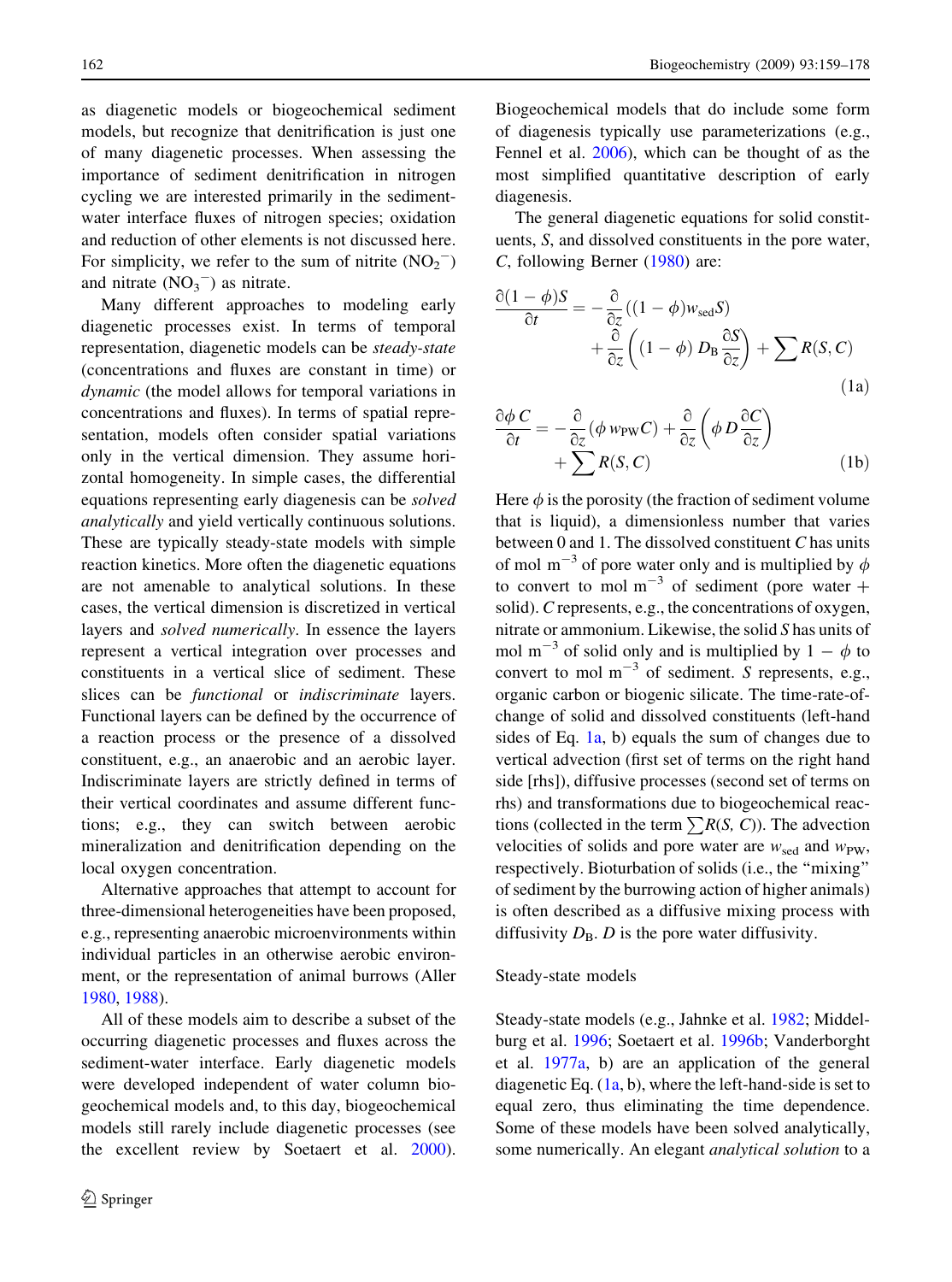diagenetic equation of denitrification was derived by Vanderborght et al. [\(1977a,](#page-19-0) [b\)](#page-19-0), for fine-grained, organically rich, coastal sediments in the North Sea. Since the top 3.5 cm of sediment at their site appeared to go through a continuous cycle of deposition and erosion due to the action of waves and currents, the authors chose an elevated diffusivity in the welloxygenated top layer and a diffusivity more typical of pore water below. By solving the model analytically for silica, fitting their solution to observed pore water profiles, they obtained an appropriate value for the diffusivity in the top layer, which was then used in solving the nitrate equation. This example illustrates two points: (1) processes other than molecular diffusion and bioturbation can cause vertical mixing of sediment (an accurate parameterization of the vertical mixing processes is important for making reasonable predictions of denitrification rates); and (2) the distribution of an independent variable, in this case dissolved silica, can provide a means to determine a reasonable parameterization for diffusivity. In essence, the silica distribution adds independent information to the parameterization.

An example of a steady-state model that is more complex biogeochemically and has to be solved numerically is that of Middelburg et al. ([1996\)](#page-18-0). Their model explicitly resolves the depth distribution of solid-phase organic carbon and nitrogen, and pore water concentrations of oxygen, nitrate and ammonium. Reduced manganese, iron and sulfur are lumped into oxygen-demand units (ODUs). ODUs are oxidized when they come in contact with oxygen and are transported similarly to the other dissolved substances. This choice allows one to include the net effect of manganese, iron and sulpfur cycles on the oxygen distribution without having to explicitly model their complex interactions. By assuming global values for model parameters and applying one porosity profile globally, Middelburg et al. [\(1996](#page-18-0)) arrived at a general parameterization of denitrification and estimated the global rate of sediment denitrification.

#### Layered dynamic models

Dynamic representations of functional layers, e.g., in the Sediment Flux Model (SFM, DiToro and Fitzpatrick [1993](#page-17-0); DiToro [2001](#page-17-0)), or indiscriminate layers (e.g., in the model of Soetaert et al. [1996a](#page-19-0)) are based on the diagenetic Eq. [1a,](#page-3-0) b as well.

In the SFM (DiToro and Fitzpatrick [1993](#page-17-0); DiToro [2001\)](#page-17-0) the sediment is represented by two functional layers: an aerobic layer directly below the sedimentwater interface and an anaerobic layer below. Concentration changes of solid and dissolved constituents are described by mass balance equations where the change of a constituent within a given volume is related to the sum of internal sources and sinks of the constituent (i.e., internal reactions) and its fluxes across the volume boundaries. Essentially, the mass balance equations are discrete representations of the continuous diagenetic equations. For example, diffusive processes—which are parameterized by multiplying a diffusivity, D, with the concentration gradient  $\partial c/\partial z$  in the continuous case (see Eq. [1a,](#page-3-0) b)—become mass transfer coefficients in the layered case. The mass transfer rate for oxygen is parameterized as the ratio of the computed sediment oxygen demand and the dissolved oxygen concentration in the overlying bottom water and the surface mass transfer rates for all other dissolved constituents are assumed to be equal to the transfer rate derived for oxygen (DiToro [2001\)](#page-17-0).

The sediment model in Riverstrahler, a model of nutrient cycling in a river system (Billen et al. [1994;](#page-17-0) Garnier et al. [1995;](#page-18-0) Billen and Garnier [1999\)](#page-17-0), is an example for a vertically integrated (1-layer) diagenetic model. In Riverstrahler, the representation of a river drainage network is coupled with models of biogeochemical transformations in the river's water column and underlying sediment (Ruelland et al. [2007\)](#page-19-0). The sediment in Riverstahler is represented by one layer of deposited and erodable particulate material assumed to be homogeneously distributed along the vertical dimension and overlying a layer of consolidated non-erodable sediment. The sediment model is solved in quasi-steady-state mode, i.e., the sediment model is assumed to reach steady-state during each sediment model time step. This assumption simplifies the treatment of the diagenetic equations significantly, as most equations can be solved analytically (Thouvenot et al. [2007](#page-19-0)).

#### Microenvironments

All approaches discussed above assume that processes are local and occur along the vertical dimension, with rates of diagenetic processes varying only with vertical gradients in solute concentrations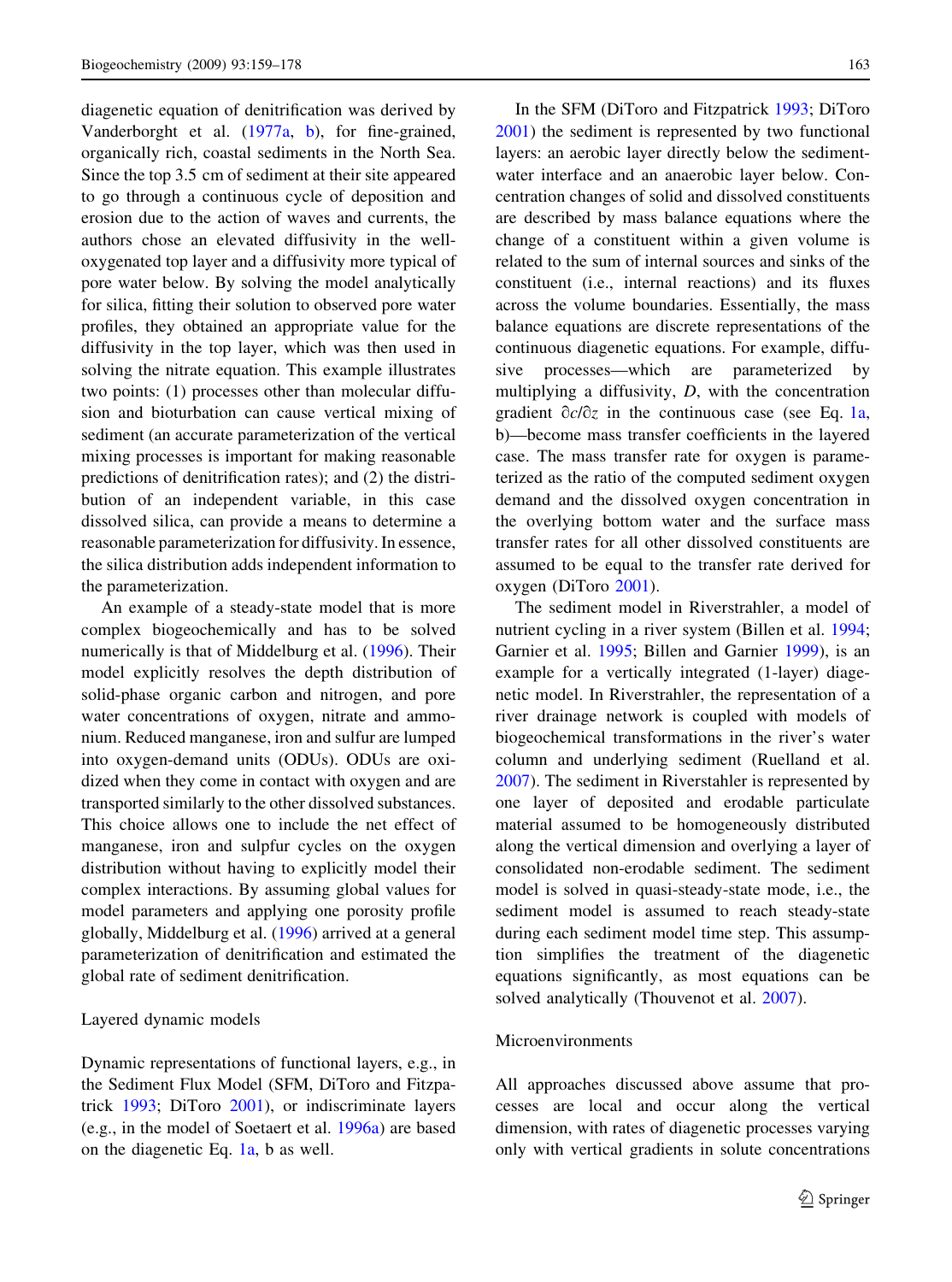or redox conditions. This assumption has been used traditionally and may be valid for some sediment types, e.g., muddy sediments and clays. However, it is not a good assumption for permeable sands, which comprise  $\sim$  70% of continental shelves worldwide (Emery [1968](#page-17-0)). Solute exchange in muddy sediments is driven by molecular diffusion and macrofaunal activity (mixing and pore water irrigation), but the high permeabilities of sandy deposits permit pore water transport by advection (Thibodeaux and Boyle [1987;](#page-19-0) Boudreau [1997](#page-17-0)). Pore water flows in these sediments are linked to pressure gradients associated with current-topography interactions, wave pumping, groundwater discharge, temperature and salinity gradients, and other factors (Huettel and Webster [2001\)](#page-18-0). Advective flows enhance the supply of oxidants and fresh organic matter, and the removal of remineralization byproducts (e.g.,  $CO<sub>2</sub>$  and reduced electron acceptors) from  $>10$  cm depth in these organically poor deposits, resulting in intense metabolic activity (Jahnke et al. [2005;](#page-18-0) Rao et al. [2007\)](#page-18-0). Some studies have shown microscale spatial heterogeneity in sediment denitrification rates (Parkin [1987;](#page-18-0) Gold et al. [1998;](#page-18-0) Jacinthe et al. [1998\)](#page-18-0).

Jahnke [\(1985](#page-18-0)) published a steady-state model of denitrification in sediment microenvironments based on Jorgensen (1977), in which reactive microenvironments in fecal pellets or other organic aggregates are represented as spherical particles of specified diameter, porosity and reactivity, within which organic matter respiration, and chemical and biologically mediated redox transformations occur. The distribution, reactivity and physical characteristics of these reactive particles in sediments are therefore important unknown parameters, which nonetheless must be specified in the model.

Model results were compared to pore water solute profiles measured in fine-grained deep-sea sediments (Jahnke [1985](#page-18-0)). This spherical microzone model may be applied in other modeling frameworks, e.g., in dynamic models, to simulate microzone denitrification.

# Parameterizations

Different parameterizations of denitrification have been proposed where denitrification is a function of one or more environmental factors that can be measured readily or estimated. Such parameterizations are useful because they can predict denitrification rates over large spatial and temporal scales, and in the absence of detailed information. Such parameterizations can also easily be incorporated into regional and large-scale biogeochemical models. Two examples are (1) a regression between sediment oxygen consumption and denitrification for estuarine, coastal ocean and continental shelf regions (Seitzinger et al. [2006\)](#page-19-0); and (2) a regression between organic matter sedimentation flux and denitrification for the open ocean (Middelburg et al. [1996\)](#page-18-0). These regressions have been used directly to provide snapshots of shelf-scale and global-scale denitrification, and as parameterizations in dynamics models (e.g., Fennel et al. [2006\)](#page-17-0).

Middelburg et al. (1996, see also our 'Steady-state models' subsection, above) used a steady-state diagenetic model to derive global rates of denitrification in marine sediments. They used two different parameterizations, one where sediment denitrification depends on organic matter sedimentation only, and one where it depends on organic matter sedimentation, bottom water oxygen, and nitrate concentrations and water depth. For the purpose of deriving a general parameterization, the authors assumed global values for rate parameters, limitation and inhibition parameters, and assumed one porosity profile to be globally applicable. Some parameters were chosen as water depth dependent, namely the sediment accumulation rate, the bioturbation rate and the flux of labile carbon. A sensitivity study revealed that model-predicted denitrification rates depend most strongly on the sedimentation flux and bottom-water concentrations of nitrate and oxygen. The authors arrived at their parameterization by multivariate regression of model-predicted sediment denitrification rates and model inputs (sedimentation flux, bottom water concentrations, depth). A large number of model solutions were used in the regression and were derived by randomly varying model parameters (within specified intervals), bottom-water nitrate and oxygen concentrations, and organic matter carbon fluxes.

Organic matter sedimentation flux is a useful descriptor for the open ocean and (possibly) deep lakes, but it is of limited use for shallow aquatic systems (e.g., shallow lakes, wetlands, rivers, estuaries and the nearshore coastal ocean), because organic matter typically settles and is resuspended multiple times before being respired or buried. This cycle of settling and resuspension is, at best, difficult to measure or quantify. Sediment oxygen consumption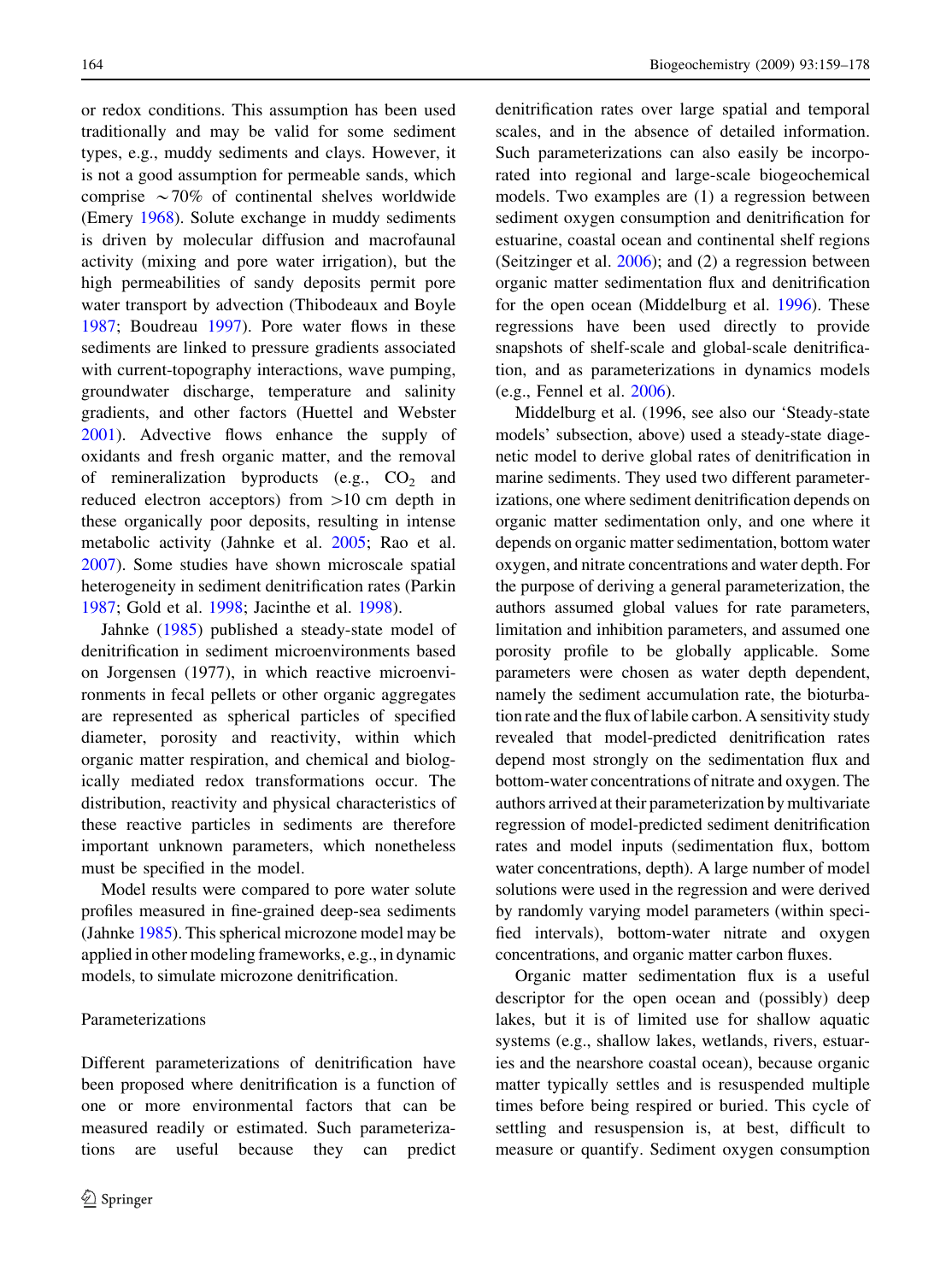is more easily measured, is closely related to the oxidation of organic carbon in sediments and, hence, is more useful for shallow systems.

A parameterization for coupled nitrification-denitrification for continental shelf sediments was derived based on measured rates of denitrification and sediment oxygen consumption from different continental shelf regions by Seitzinger et al. [\(2006](#page-19-0)). This parameterization was used to estimate the spatial distribution of denitrification throughout shelf regions in the North Atlantic basin and suggests that sediment denitrification is greater than nitrogen inputs from atmospheric deposition and river sources combined, indicating that on-welling of deep water nitrate is a major nitrogen source for denitrification on shelves. This parameterization was subsequently used in a biogeochemical model for the continental shelf area of the North American east coast by Fennel et al. [\(2006](#page-17-0)), who transformed it into a regression between denitrification and organic matter flux, as this is the relevant quantity predicted by the biogeochemical model. It was assumed that organic matter is remineralized instantaneously upon reaching the sediment-water interface and that sediment oxygen consumption occurs only in the oxidation of carbon and the nitrification of ammonium. The same assumptions can be used to reformulate the parameterization of Middelburg et al. [\(1996](#page-18-0)) in terms of sediment oxygen consumption (SOC). We compare both of these parameterizations with our data compilation below ('Environmental control on N cycling processes').

# Data

## Data compilation

We synthesized a relatively large set of measured denitrification rates with ancillary measurements, including our own unpublished data and data available in the literature. As a minimum requirement for a data point to be considered useful, both denitrification and sediment oxygen consumption rates had to be available coincidentally. Our data set contains 657 data points that meet this minimum requirement. We also compiled  $\sim$  463 data points with coincident measurements of nitrate, ammonium and phosphate fluxes between sediment and bottom water, and bottom water concentrations of oxygen and nitrate. For some of these points, additional information, such as sediment type or primary productivity rates, are available as well.

Our data originate from different aquatic environments, ranging from freshwater systems (Lake Champlain and Old Woman Creek, Lake Erie) and brackish waters (Chesapeake Bay and Corpus Christi Bay, Gulf of Mexico) to oceanic continental shelves (Arctic, Washington and Middle Atlantic Bight shelves and the East China Sea). Data sources, site descriptions and measurement techniques are listed in Table [1](#page-7-0). The data compilation is included as Supplementary Online Material. Denitrification rates were determined by measuring  $N_2$ : Ar ratios with membrane-inlet mass spectrometry (MIMS; Kana et al. [1994,](#page-18-0) [1998\)](#page-18-0), except for the data from Lake Champlain, the University of Rhode Island (URI) mesocosm experiments, Chesapeake Bay and the East China Sea. For data from Lake Champlain, the URI mesocosms and Chesapeake Bay, we calculated denitrification assuming Redfield stoichiometry for organic matter remineralization and a respiratory coefficient of one (one mol organic carbon remineralized per mol  $O<sub>2</sub>$ consumed). We assume that denitrification accounts for the deficit in dissolved inorganic nitrogen flux from the sediment with respect to the flux expected based on organic matter remineralization (using sediment oxygen consumption as reference; see Table [2](#page-8-0)). For the data from the East China Sea we calculated denitrification as the difference between the production rate of ammonium and the sediment efflux of ammonium and nitrate (see Table [2\)](#page-8-0).

#### Mean tendencies

On average, the sediments in our data collection are a net sink of bioavailable nitrogen with a mean and median denitrification rate of 2.2 and 1.5 mmol N  $m^{-2}$  d<sup>-1</sup>, respectively, and consumed oxygen at a mean and median rate of 27.0 and 20.1 mmol  $O_2 m^{-2} d^{-1}$ , respectively (Figs. [1c](#page-9-0),  $2a$ ). On average, the flux of nitrate and phosphate into bottom waters is negligible, with median fluxes of 0.06 mmol  $NO_3$  m<sup>-2</sup> d<sup>-1</sup> and 0.03 mmol  $PQ_4$  m<sup>-2</sup> d<sup>-1</sup> (Fig. [1,](#page-9-0) phosphate flux not shown). Recycled bioavailable nitrogen is returned to the bottom water as ammonium at mean and median rates of 2.0 and 0.84 mmol N  $m^{-2}$  d<sup>-1</sup>, respectively (Fig. [1b\)](#page-9-0).

There are 39 data points with net nitrogen fixation in our data set; 15 from Narragansett Bay sediments, 22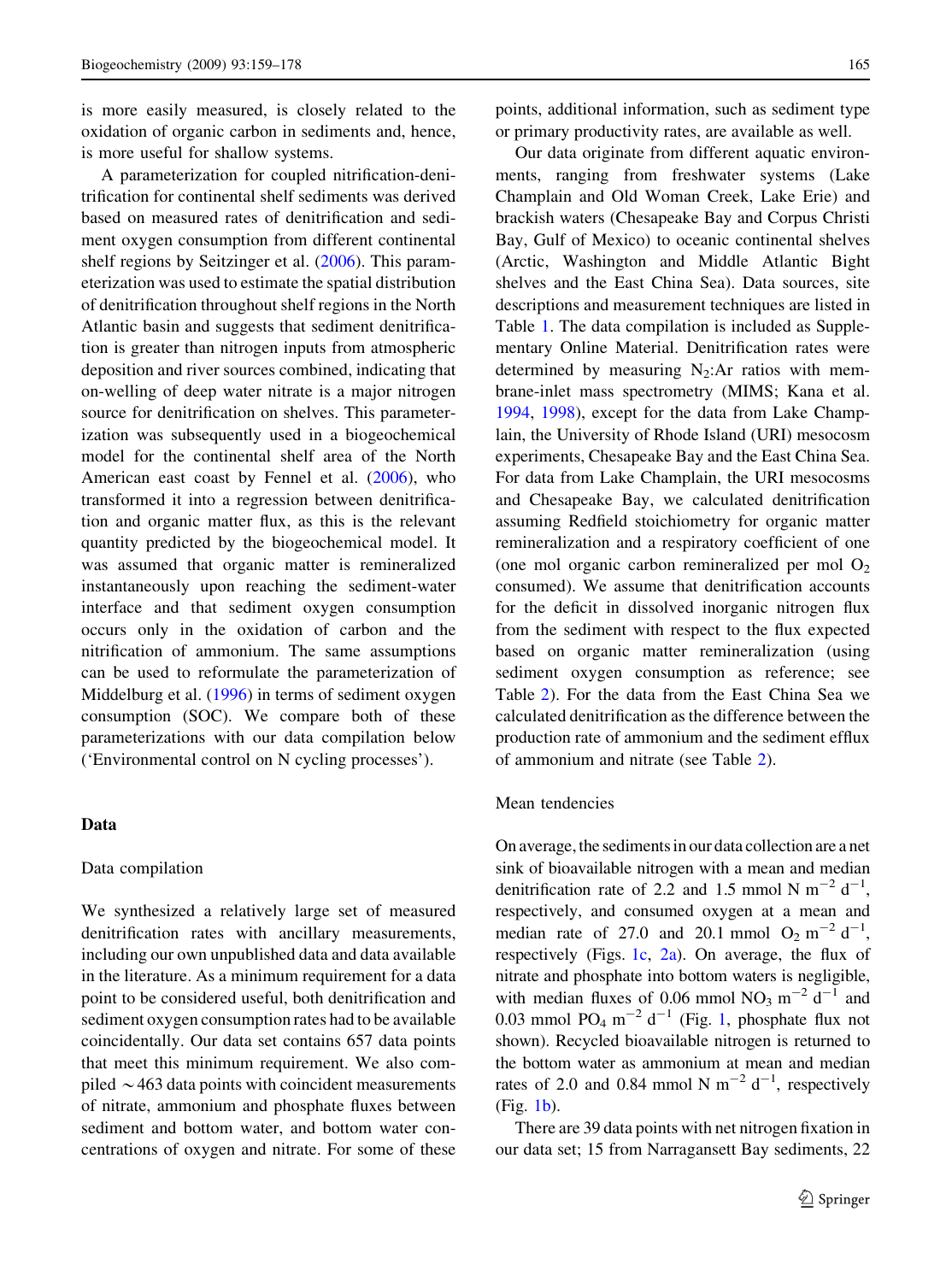| Region<br>Site Description (# of data points)                                | Salinity         | Measurement technique                                                                                                                                                                                                                          |
|------------------------------------------------------------------------------|------------------|------------------------------------------------------------------------------------------------------------------------------------------------------------------------------------------------------------------------------------------------|
| Lake Champlain (15)                                                          | $\mathbf{0}$     | Box core samples were taken; fluxes and overlying water<br>concentrations of $NH_4$ , $NO_3$ , $PO_4$ , $O_2$ were measured; methods<br>described in Cornwell and Owens (1999); tabulated data from<br>DiToro $(2001)$                         |
| Old Woman Creek<br>Hypereutrophic wetland, Lake Erie (72)                    | $\boldsymbol{0}$ | Sediment cores were incubated in a continuous-flow system; $N_2$ :Ar<br>ratios were measured with membrane-inlet mass spectrometry<br>(MIMS); data from McCarthy et al. (2007)                                                                 |
| Chesapeake Bay<br>Eutrophic, seasonally hypoxic estuary (82)                 | $15 - 20$        | Box core samples were taken; fluxes and overlying water<br>concentrations of $NH_4$ , $NO_3$ , $PO_4$ , $O_2$ were measured; methods<br>described in Cowan and Boynton (1996); tabulated data from<br>DiToro $(2001)$                          |
| Corpus Christi Bay<br>Estuary on the shoreline of the Gulf of<br>Mexico (55) | $25 - 29$        | Sediment cores were incubated in a continuous-flow system; $N_2$ :Ar<br>ratios were measured with MIMS; data from McCarthy et al. (2008)                                                                                                       |
| Narragansett Bay<br>Mid-Atlantic Bight inner shelf (93)                      | $30 - 32$        | Sediment cores were incubated; $N_2$ : Ar ratios were measured with<br>MIMS; data from Fulweiler et al. (2007); Fulweiler (2007);<br>Fulweiler and Nixon (2008)                                                                                |
| New Jersey Shelf<br>Coastal ocean in the Mid-Atlantic Bight (20)             | $30 - 32$        | In situ benthic chambers; $N_2$ : Ar ratios measured with MIMS; data<br>from Laursen and Seitzinger (2002)                                                                                                                                     |
| Mesocosms<br>Facility at the Univ. of Rhode Island (139)                     | $30 - 32$        | Fluxes and overlying water concentrations of $NH_4$ , $NO_3$ , $PO_4$ , $O_2$<br>were measured in mesocosms; data from the Nutrient Addition<br>Experiment (Oviatt et al. 1986); tabulated data from DiToro (2001)                             |
| <b>Boston Harbor</b><br>Gulf of Maine inner shelf (32)                       | $28 - 34$        | Sediment cores were incubated at in situ temperatures; fluxes of $O_2$ ,<br>$PO_4$ , NH <sub>4</sub> , NO <sub>3</sub> + NO <sub>2</sub> were measured using standard techniques<br>(Giblin et al. 1997); $N_2$ : Ar ratios measured with MIMS |
| Massachusetts Bay<br>Gulf of Maine inner shelf (48)                          | $32 - 34$        | Same as Boston Harbor                                                                                                                                                                                                                          |
| <b>Gulf of Mexico</b><br>Coastal, seasonally hypoxic ocean (36)              | $32 - 34$        | Sediment cores were incubated in a continuous-flow system; $N_2$ :Ar<br>ratios were measured with MIMS; data Gardner and McCarthy<br>(unpublished)                                                                                             |
| Mississippi River Plume<br>Gulf of Mexico (4)                                | $32 - 34$        | Benthic chambers; $N_2$ fluxes estimated stoichiometrically; data from<br>Gardner et al. (1993)                                                                                                                                                |
| South Atlantic Bight (4)                                                     | Oceanic          | Sediment oxygen consumption and denitrification calculated from<br>volumetric rates obtained in sediment columns (Rao et al. 2007)                                                                                                             |
| East China Sea (21)                                                          | Oceanic          | Sediment core incubations; described in Aller et al. (1985)                                                                                                                                                                                    |
| Different shelf and open ocean regions (41)                                  | Oceanic          | Data compilation from Middelburg et al. (1997)                                                                                                                                                                                                 |
| <b>Washington Shelf</b><br>Continental shelf (17)                            | Oceanic          | In situ benthic chambers; $N_2$ fluxes measured with gas<br>chromatography; data from Devol and Christensen (1993)                                                                                                                             |
| Western Arctic Shelf<br>Continental shelf (22)                               | Oceanic          | In situ benthic chambers; $N_2$ fluxes measured with gas<br>chromatography; data from Devol et al. (1997)                                                                                                                                      |

<span id="page-7-0"></span>Table 1 Data sources, measurement methods and references

from Corpus Christi Bay and 2 from Old Woman Creek. Biological nitrogen fixation associated with autotrophic nitrogen fixers, such as cyanobacterial mats and seagrass beds, occurs in shallow subtropical and tropical sediments, and can be an important nitrogen source (Paerl and Zehr [2000](#page-18-0)). Nitrogen fixers in Old Woman Creek and Corpus Christi Bay are probably cyanobacteria (McCarthy et al. [2007,](#page-18-0) [2008](#page-18-0)). However, no cyanobacterial pigments were found in Narraganset Bay sediments, where high rates (3– 5 mmol N m<sup>-2</sup> d<sup>-1</sup>) were observed during the summer of 2006 (Fulweiler et al.  $2007$ ). The N<sub>2</sub>:Ar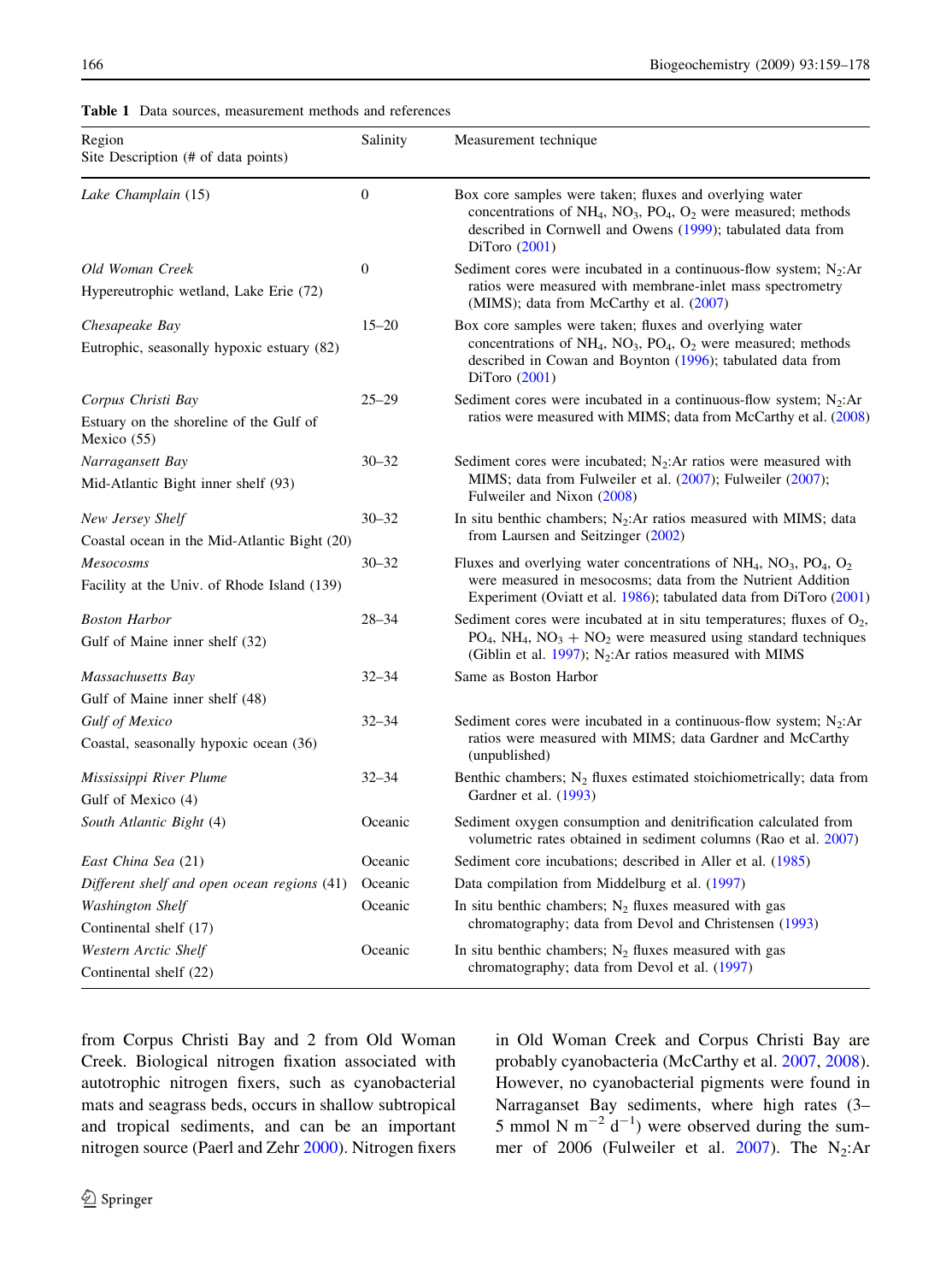| Symbol                                                                    | Description                                                                                 |                                                                                | Unit |  |
|---------------------------------------------------------------------------|---------------------------------------------------------------------------------------------|--------------------------------------------------------------------------------|------|--|
| $J_{\rm N_2}$                                                             | $N_2$ flux across sediment-water interface due to sediment denitrification                  | mmol N m <sup><math>-2</math></sup> d <sup><math>-1</math></sup>               |      |  |
| $J_{\text{O}_2}$                                                          | $O2$ flux across sediment-water interface due to sediment oxygen consumption                | mmol O <sub>2</sub> m <sup>-2</sup> d <sup>-1</sup>                            |      |  |
| $J_{\mathrm{NH}_4}$                                                       | $NH_4$ <sup>+</sup> flux across sediment-water interface                                    | mmol N m <sup><math>-2</math></sup> d <sup><math>-1</math></sup>               |      |  |
| $J_{NO3}$                                                                 | $NO3$ <sup>-</sup> flux across sediment-water interface                                     | mmol N m <sup><math>-2</math></sup> d <sup><math>-1</math></sup>               |      |  |
| $JP_{\mathrm{NH}_4}$                                                      | Production of $NH_4^+$ (ammonification rate)                                                | mmol N m <sup><math>-2</math></sup> d <sup><math>-1</math></sup>               |      |  |
| $JP_{NO_3}$                                                               | Production of $NO3-$ (nitrification rate)                                                   | mmol N m <sup><math>-2</math></sup> d <sup><math>-1</math></sup>               |      |  |
| $JP_{CO}$                                                                 |                                                                                             | Production of $CO2$ (total carbon oxidation rate)                              |      |  |
| $JP_{\mathrm{CO}_2;DNF}$                                                  | Production of $CO2$ due to denitrification (carbon oxidation attributed to denitrification) | mmol C m <sup>-2</sup> d <sup>-1</sup>                                         |      |  |
| Derived quantities                                                        |                                                                                             | Applied to                                                                     |      |  |
| $J_{\rm N_2} = -J_{\rm O_2}/6.625 - J_{\rm NO_2} - J_{\rm NH_4}$          |                                                                                             | Data from Chesapeake Bay, University of Rhode Island mesocosms, Lake Champlain |      |  |
| $J_{\rm N_2} = JP_{\rm NH_4}-J_{\rm NH_4}-JP_{\rm NO_2}$                  |                                                                                             | East China Sea data                                                            |      |  |
| $JP_{\rm NO_2} = J_{\rm N_2} + J_{\rm NO_2}$                              |                                                                                             | All data points with $J_{N_2} > 0$ (i.e., with net denitrification)            |      |  |
| $JP_{\rm CO_2} = (106/84.8) J_{\rm N_2} - J_{\rm O_2} - 2 J P_{\rm NO_2}$ |                                                                                             | All data points with $J_{N_2} > 0$                                             |      |  |
| $JP_{\text{CO-:DNF}} = (106/84.8) J_{\text{N}}/JP_{\text{CO}}$            |                                                                                             | All data points with $J_{\rm N_2} > 0$                                         |      |  |

<span id="page-8-0"></span>Table 2 List of symbols and formulae for derived quantities

technique only measures the net  $N_2$  flux resulting from both denitrification and nitrogen fixation, thus masking the individual contributions of both processes. However, when combined with the isotope-pairing technique (An et al. [2001](#page-17-0); Gardner et al. [2006](#page-18-0)), individual rates can be estimated simultaneously (with the caveat that rates may be sensitive to the bottomwater nitrate concentration and thus can be affected by the addition of isotopically labeled nitrate). Nitrogen fixation and denitrification occurred simultaneously in estuaries of the northern Gulf of Mexico at rates an order of magnitude above the observed net  $N_2$  flux (Gardner et al. [2006\)](#page-18-0).

We estimated the nitrification rate as the sum of  $N_2$ ,  $NO_3^-$  and  $NO_2^-$  efflux from the sediment (data points with net  $N_2$  flux into the sediment were excluded from this calculation). On average (median), 17% of the total sediment oxygen consumption is due to nitrification of ammonium to nitrite or nitrate.

We assessed the potential contribution of bottom water nitrate to the observed denitrification flux (i.e., the potential for direct denitrification), assuming that any uptake of bottom-water nitrate by the sediment would be denitrified. This assumption will overestimate the importance of direct denitrification where dissimilatory nitrate reduction to ammonium is important. Even so, in most of our data points (75%), the potential contribution of bottom-water nitrate to the observed denitrification flux was small  $(\langle 1\% \rangle)$ .

The oxidation of organic carbon in sediments occurs through aerobic mineralization as well as a range of anaerobic processes, including denitrification, and manganese, iron and sulfate reduction. The rate of carbon oxidation by all processes other than denitrification can be approximated as the difference between total sediment oxygen consumption and oxygen consumption during nitrification, assuming a respiratory coefficient of one (one mole of  $O_2$  is used in the oxidation of one mol of organic carbon; see Giblin et al. [1997;](#page-18-0) Risgaard-Petersen et al. [2004](#page-19-0)). We calculated total carbon oxidation as the sum of carbon oxidation by denitrification, assuming a C:N ratio of 106:84.8, and carbon oxidation by all other processes based on sediment oxygen consumption (Fig. [2b;](#page-10-0) see Table 2 for details on the calculation). The resulting median rate is 19 mmol C m<sup>-2</sup> d<sup>-1</sup> and 11% (median) of this rate is supported by denitrification (Fig. [2c\)](#page-10-0).

#### Environmental control on N cycling processes

A number of studies report relationships between sediment nitrogen cycling processes and environmental variables/characteristics. For example, a decrease of nitrification (and subsequent increase of ammonium efflux from the sediment) with decreasing concentrations of bottom-water oxygen has been observed (Klump and Martens [1987](#page-18-0); Kemp et al. [1990](#page-18-0); Caffrey et al. [1993](#page-17-0)). An increase in the mean ammonium flux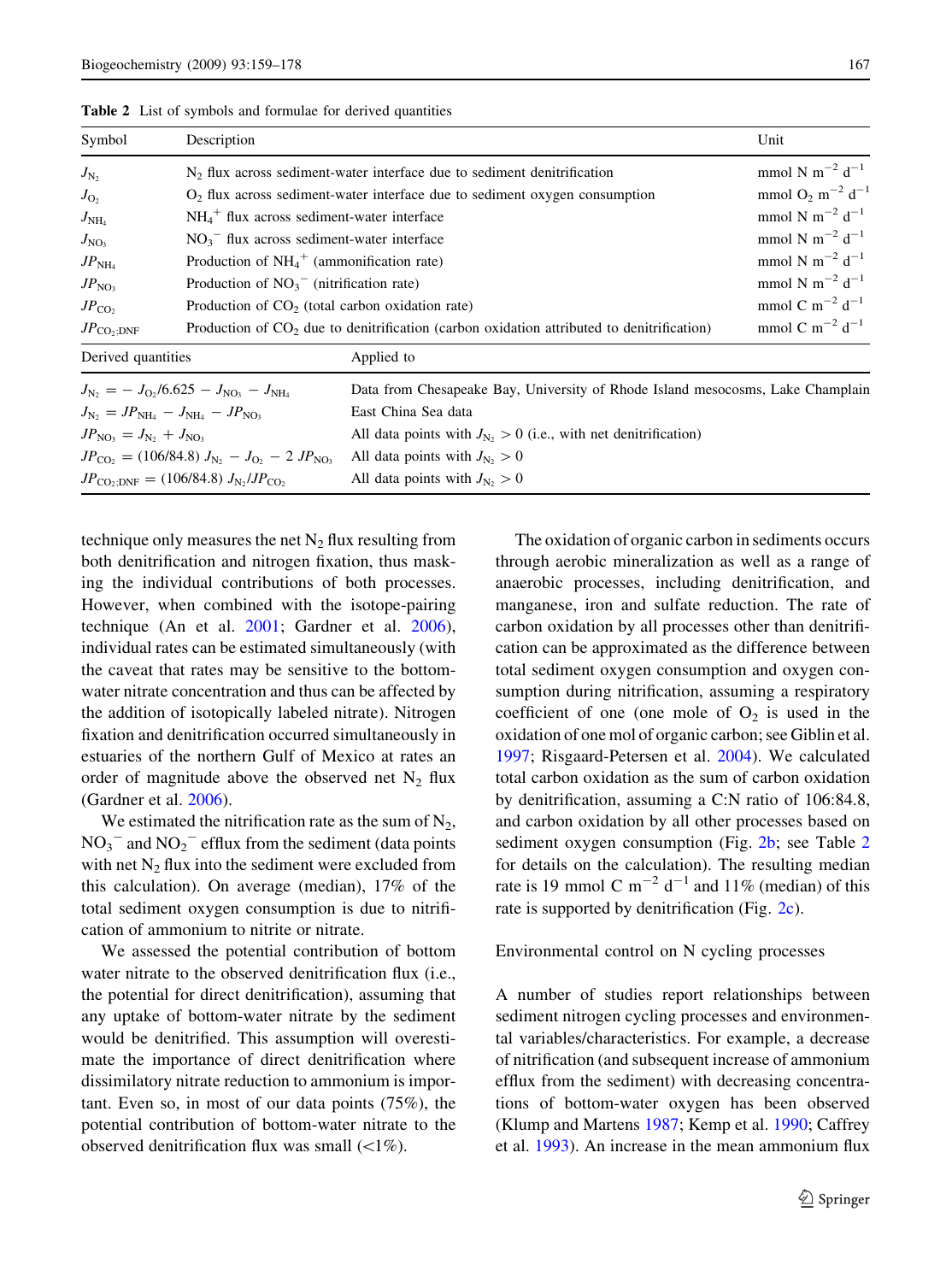<span id="page-9-0"></span>Fig. 1 Histogram, mean (solid line) and median (dashed line) N fluxes in our data set. Positive values indicate efflux from the sediments. Negative values indicate uptake by the sediments. Positive and negative outliers are collected in the bins for the largest and smallest value, respectively



from the sediment with increasing salinity was observed in Texas estuaries and attributed to an increase in dissimilatory nitrate reduction to ammonium (DNRA) relative to denitrification (Gardner et al. [2006\)](#page-18-0). An increase in total and direct denitrification was related to increasing concentrations of nitrate in the bottom water (Kana et al. [1998](#page-18-0) and references therein). We used our data compilation, which spans a range of systems and environmental conditions, to assess whether these relationships are robust across systems.

Bottom-water oxygen concentrations in our data set range between 62 and 440 mmol  $O_2$  m<sup>-3</sup> with a median of 203 mmol  $O_2$  m<sup>-3</sup>. When comparing the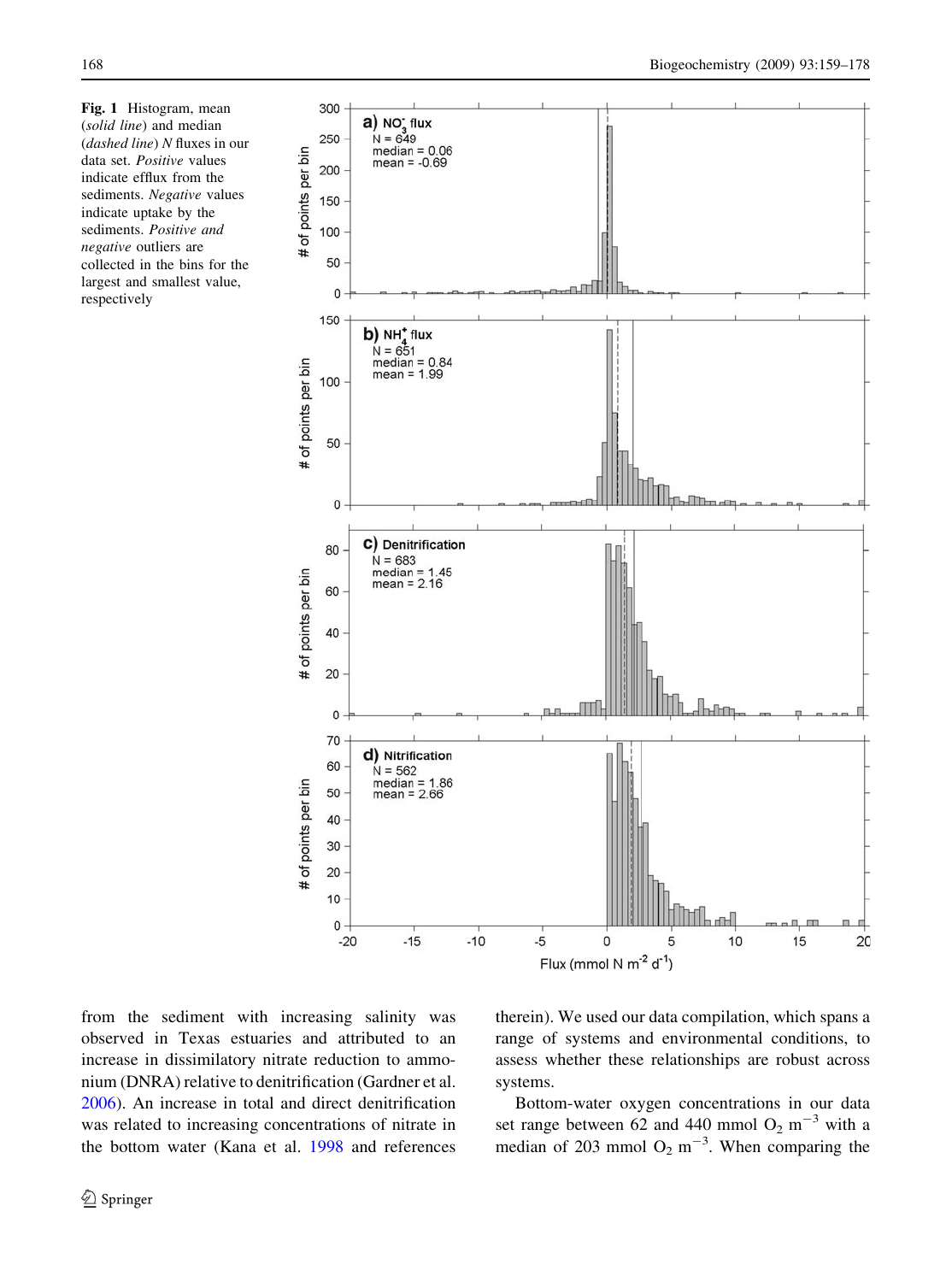<span id="page-10-0"></span>Fig. 2 Histogram, mean (solid line) and median (dashed line) sediment oxygen consumption (SOC), total carbon oxidation and the fraction of carbon oxidation carried out by denitrifiers in our data set. Positive outliers are collected in the bins for the largest value



median nitrification fluxes for bottom water oxygen concentrations smaller and larger than 94 mmol  $O_2$  m<sup>-3</sup> (2.2 and 2.3 mmol N m<sup>-2</sup> d<sup>-1</sup>, respectively), only a small and statistically insignificant increase is seen, probably because we do not have a good representation of low oxygen environments in our data set.

We investigated whether ammonium fluxes increase with increasing salinity in our data set by comparing total ammonium efflux and the ammonium fraction of the total nitrogen flux from our two freshwater systems to the flux from Chesapeake Bay, Corpus Christi Bay and the Middle Atlantic Bight coastal regions (salinities of 0, 15–20, 24–28 and 30– 32 PSU, respectively; see Table [1\)](#page-7-0). We found a small, statistically insignificant decrease in ammonium fluxes with increasing salinity. To account for differences in sediment type, nutrient loading and organic matter supply to the sediment between these systems, we also compared the ratio of ammonium efflux to total nitrogen flux and found an increase with increasing salinities, in agreement with the results from Texas estuaries (Gardner et al. [2006](#page-18-0)). However, the differences in median are not statistically significant; hence, no general conclusions about the relationship between ammonium fluxes and salinity can be drawn.

We found an increase of total denitrification with increasing bottom water nitrate concentrations as well as an increase in the ratio of sediment nitrate uptake to total denitrification (which one can interpret as an increase in the rate of direct denitrification). For bottom water nitrate concentrations below and above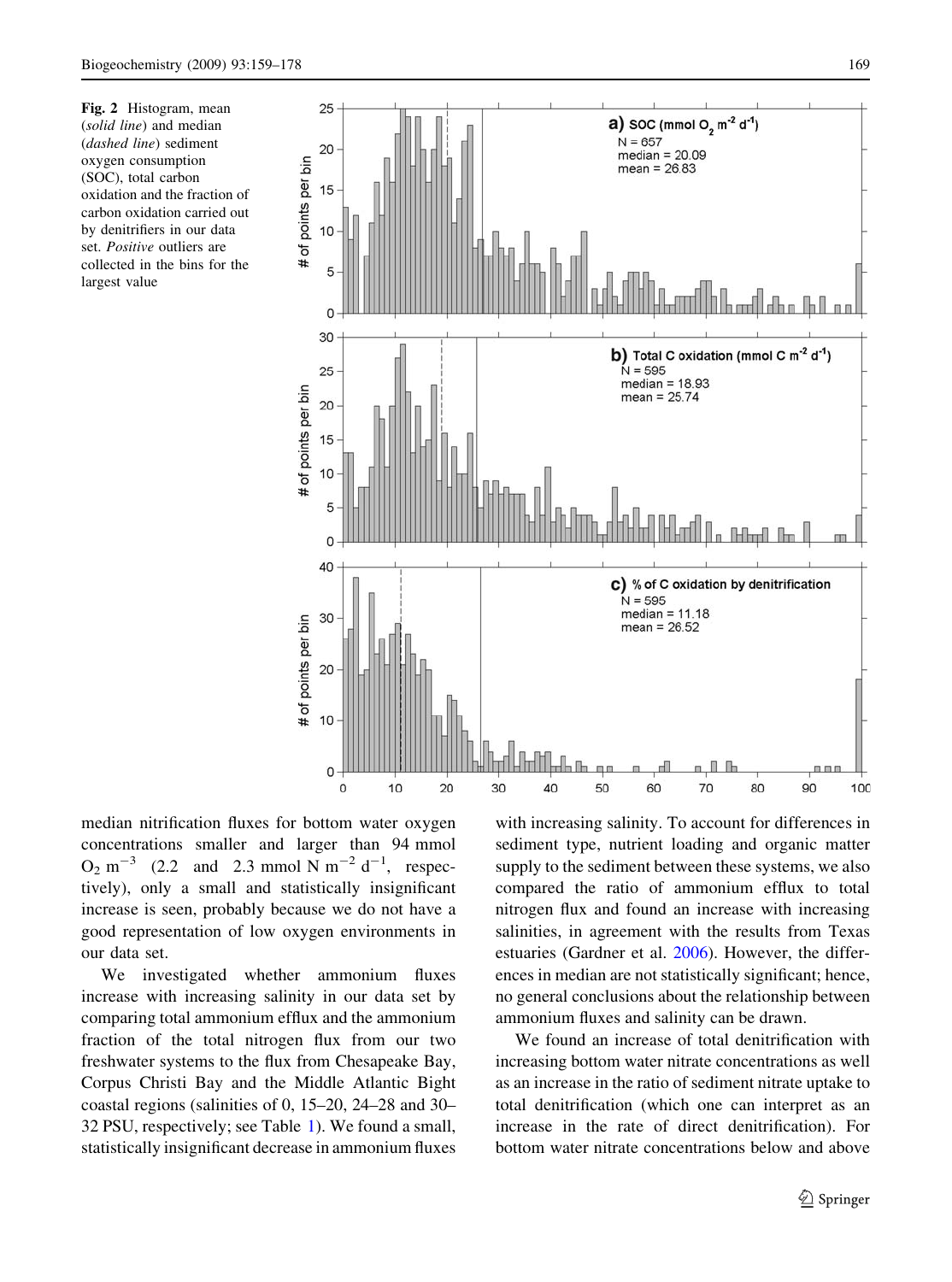40 mmol N  $m^{-3}$ , the median denitrification fluxes are 1.8 and 2.6 mmol N  $m^{-2}$  d<sup>-1</sup>, respectively. The difference is statistically highly significant ( $P < 0.0001$ ). The median ratios of sediment nitrate uptake to total denitrification are 0 and 0.83 for bottom-water nitrate concentrations below and above 40 mmol N  $m^{-3}$ , respectively (significant at  $P < 0.001$ ).

# Application of data to models

Denitrification in aquatic sediments has long been recognized as an important sink of fixed nitrogen. Approaches to modeling denitrification are crucial for a meaningful extrapolation of local estimates of denitrification to larger spatial and temporal scales, as well as for inclusion of this process in predictive models of aquatic ecosystems. Two principal approaches for describing the impacts of sediment denitrification on nitrogen fluxes across the sedimentwater interface exist and have been described above ('Model approaches'): empirical parameterizations and detailed mechanistic descriptions of diagenetic processes. Integration of these model approaches with measurements is crucial, but qualitatively different for both approaches. While empirical parameterizations are inherently data-based, the diagenetic models do not use observations directly. Diagenetic models require specification of a number of model parameters, the validity of which can typically only be estimated a posteriori, by comparing model predictions with observations.

Our data compilation allows us to look for relationships between variables that could potentially be used to improve predictive parameterizations of denitrification, to reevaluate published parameterizations, and to evaluate the denitrification rates predicted by diagenetic models. While diagenetic models have typically been applied to specific sites, the model of Soetaert et al. ([1996b\)](#page-19-0) has been generalized to cover the global scale by means of a meta-analysis (Middelburg et al. [1996\)](#page-18-0). We will use this meta-analysis below as an example of a diagenetic model. We first discuss a multivariate regression analysis of our data set and reevaluate the regression between denitrification and sediment oxygen consumption; we then analyze differences between nitrogen and phosphate fluxes across the sediment-water interface; finally, we discuss qualitative differences between parameterizations and

diagenetic models by contrasting denitrification fluxes predicted by a diagenetic model (Middelburg et al. [1996;](#page-18-0) Soetaert et al. [1996b\)](#page-19-0) with an empirical relationship derived from our data set.

## Regression analysis

The existence of robust relationships between nitrogen cycling processes and environmental variables, such as organic matter supply, sediment oxygen consumption, benthic community structure, sediment type, seasonality or trophic status, and across a diversity of systems would underpin predictive modeling of denitrification beyond the regional scale of individual studies. We assessed whether previously reported relationships, like a decrease of nitrification for low bottom water oxygen concentrations, an increase of ammonium efflux with increasing salinity, or an increase in the contribution of direct to total denitrification with increasing bottom water nitrate concentrations are expressed in our data compilation. The only relationship we found to be robust was the increase of direct denitrification with increasing bottom water nitrate ('Environmental control on N cycling processes').

Parameterizations of sediment denitrification have relied on correlations with sediment oxygen consumption (SOC), but the inclusion of additional factors like the bottom water concentrations of nitrate and oxygen in parameterizations could potentially improve the predictive skill of parameterizations. We assessed this possibility for the variables in our data compilation by deriving a multiple regression between coupled denitrification  $(J_{N_2}$  in mmol N m<sup>-2</sup> d<sup>-1</sup>) and the independent variables SOC  $(J_{O_2}$  in mmol  $O_2$  m<sup>-2</sup> d<sup>-1</sup>), the fluxes of phosphate ( $J_{PO4}$  in mmol P m<sup>-2</sup> d<sup>-1</sup>), nitrate  $(J_{NO_3}$  in mmol N m<sup>-2</sup> d<sup>-1</sup>), ammonium ( $J_{NH_4}$  in mmol N m<sup>-2</sup> d<sup>-1</sup>) and the bottom water concentrations of nitrate  $(NO<sub>3</sub>$  in mmol N m<sup>-3</sup>) and oxygen (O<sub>2</sub> in mmol m<sup>-3</sup>) as

$$
J_{\text{N}_2} = -1.7229 - 0.079895 J_{\text{O}_2} + 1.9497 J_{\text{PO}_4} - 0.4435 J_{\text{NO}_3} - 0.14878 J_{\text{NH}_4} - 0.0082778 \text{ NO}_3 + 0.00687808 \text{ O}_2.
$$

The residuals and standardized partial regression coefficients are shown in Fig. [3](#page-12-0). The standardized partial regression coefficients are all in units of standard deviation and can be compared directly to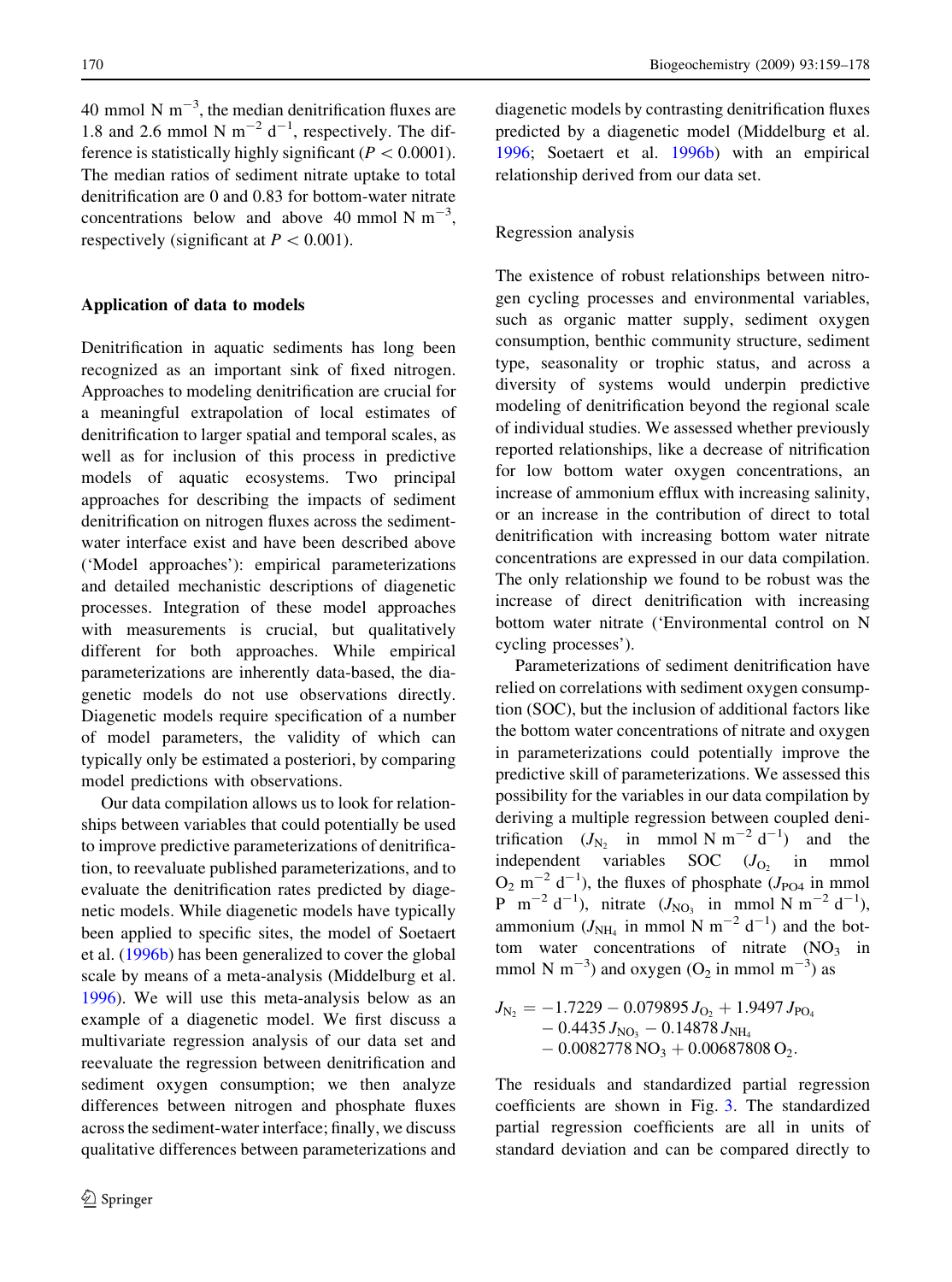<span id="page-12-0"></span>Fig. 3 Residuals (top panel) and standardized partial regression coefficients (bottom panel) for multiple regression of coupled nitrificationdenitrification flux. Independent variables are sediment oxygen consumption (SOC), sediment-water fluxes of phosphate, nitrate and ammonium, and bottomwater concentrations of nitrate and oxygen (see 'Regression analysis' in 'Results and discussion' for regression coefficients). Regression coefficients were standardized by multiplying with the ratio of standard deviations of the independent and dependent variable. Standardized partial regression coefficients can be compared directly to assess which independent variables are most effective in determining the denitrification flux



determine the relative effectiveness of the independent variables as predictors of the dependent variable,  $J_{N_2}$ . The most effective variables are sediment oxygen consumption and the sediment-water flux of nitrate. In contrast to our expectation, the bottom-water concentrations of nitrate and oxygen are the least effective predictors in the overall regression. By iteratively removing the least effective independent variable (i.e., the variable with the smallest standardized partial regression), we determined regressions for smaller subsets of the independent variables. It became apparent that the bottom water concentrations (i.e., variables that are comparatively easy to measure or estimate) added little predictive power (the R value decreased insignificantly, from 0.68 to 0.67).

We also derived a linear regression between the coupled nitrification-denitrification flux and sediment oxygen consumption using all data points in our data set (Fig. [4](#page-13-0), red line) and using only data points where no net N fixation occurs (Fig. [4](#page-13-0), green line). Both relationships are statistically significant at the 1% level  $(F$  test). The slope of this relationship  $(0.09)$  is comparable to but lower than Seitzinger et al.'s [\(2006](#page-19-0)) slope of 0.12. This discrepancy is not surprising given the larger data set used here. The relatively low R value of 0.55 in our regression is likely due to differences in sediment type and biogeochemical environment across systems. For example, variations in the relative importance of canonical denitrification and anammox to the total rate of  $N_2$  production would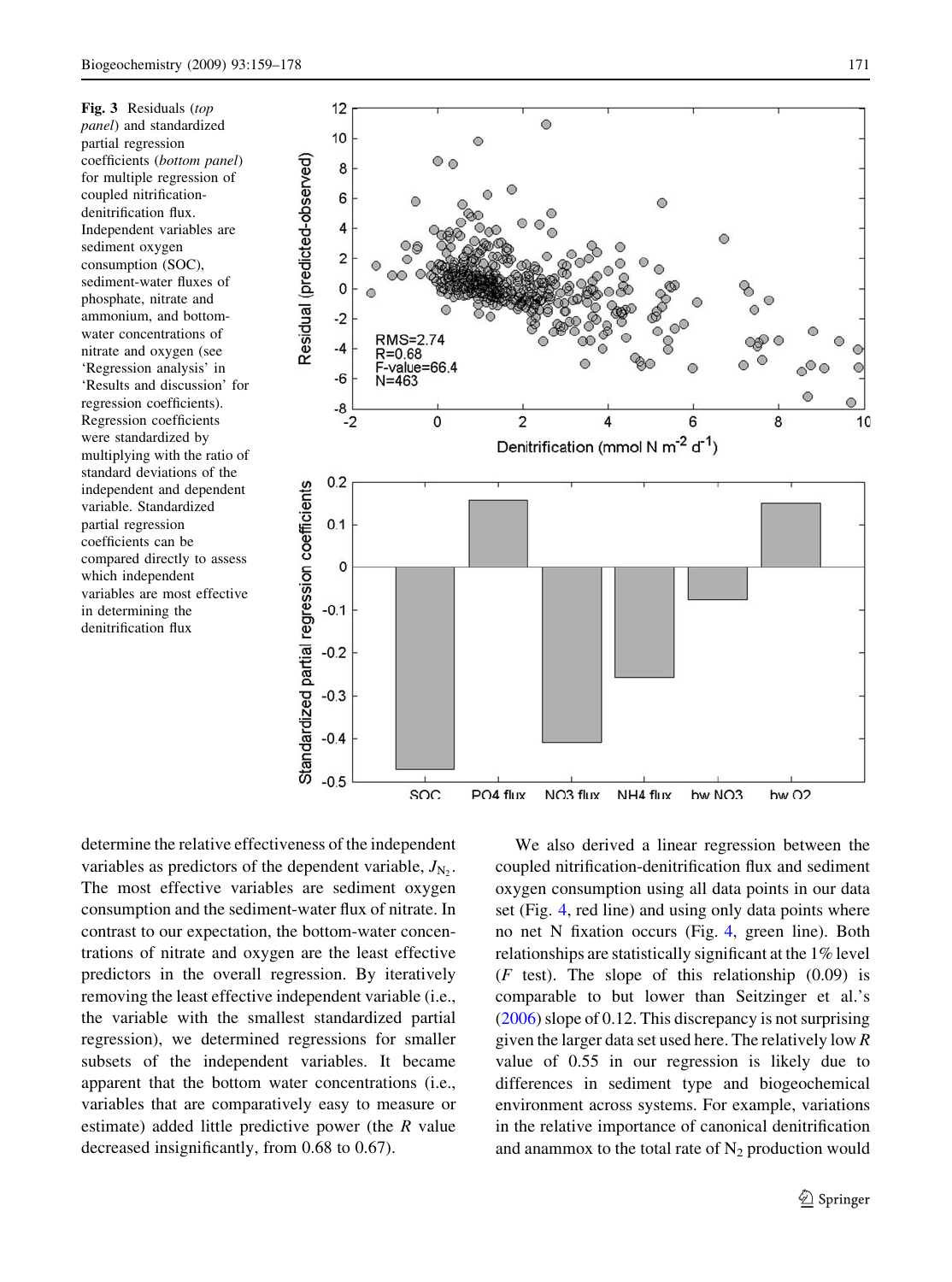<span id="page-13-0"></span>Fig. 4 Linear regression (red line) of denitrification and sediment oxygen consumption (SOC) for all of our data points (gray dots) and excluding data points with net  $N_2$  flux into the sediment, i.e., when net N fixation is occurring (green line, with 50% confidence limits as dashed lines) in comparison with Seitzinger et al. [\(2006\)](#page-19-0) regression (blue line) and Middelburg et al. ([1996\)](#page-18-0) parameterization (magenta line). Note that Middelburg's parameterization relates carbon flux to denitrification flux. We converted from carbon flux to SOC, assuming a 1 mol C:1 mol  $O_2$  quotient



lead to a different stoichiometry and thus different regression coefficients. The most important difference between anammox and canonical denitrification is that anammox does not involve oxidation of organic matter. Anammox is not directly tied to carbon oxidation but depends on the supply of  $NO<sub>3</sub><sup>-</sup>$  and  $NO<sub>2</sub><sup>-</sup>$  that is mostly derived from nitrification of ammonium produced in the respiration of organic matter (an indirect link to organic matter oxidation). Hence, the C-to-O-to-N stoichiometry of  $N_2$  production via the pathway of ammonification  $\rightarrow$ nitrification  $\rightarrow$  canonical denitrification is different from that of  $N_2$  production via ammonification  $\rightarrow$  nitrification  $\rightarrow$  anammox. Our data set is not comprehensive enough to assess the relative importance of both pathways. One would need coincident measurements of sediment-water fluxes of  $CO<sub>2</sub>$ ,  $O<sub>2</sub>$ and all the nitrogen species.

## Phosphate fluxes

The fate of mineralized phosphate in sediments is qualitatively different to that of mineralized nitrogen, in that phosphate is bound to iron and manganese minerals under oxic conditions. It has been suggested that the extent to which phosphate can be bound in sediments is dramatically different between freshwater and brackish/marine systems, and that phosphate is essentially a conservative tracer of benthic decomposition in marine sediments, but is strongly retained in freshwater sediments (Caraco et al. [1990\)](#page-17-0). This apparent difference was suggested to explain the observed differences in nutrient limitation between marine and freshwater systems, with nitrogen often limiting in marine systems and phosphorus more typically limiting in freshwater systems (Caraco et al. [1990](#page-17-0)).

We analyzed the  $N^*$   $(N^* = N - 16 \times P)$  of sediment-water nutrient fluxes to see whether our data are consistent with the notion that phosphate is a conservative tracer of benthic decomposition in marine sediments and whether there are systematic differences in the stoichiometry of the nutrient return flux from sediments between freshwater and marine systems. The  $N^*$  values of total nitrogen  $(N_2 + NO_3^- + NH_4^+)$  flux versus phosphate flux are shown in Fig. [5](#page-14-0) for all our data points and separately for freshwater and marine systems. In all three cases the mean  $N^*$  is significantly larger than zero which corresponds to the canonical Redfield ratio of 16 (*t*-test,  $P \ll 0.01$ ). Our data thus indicates that phosphate is retained more strongly than nitrogen in the sediments represented in our data set (all are overlaid by oxic bottom waters) and hence not a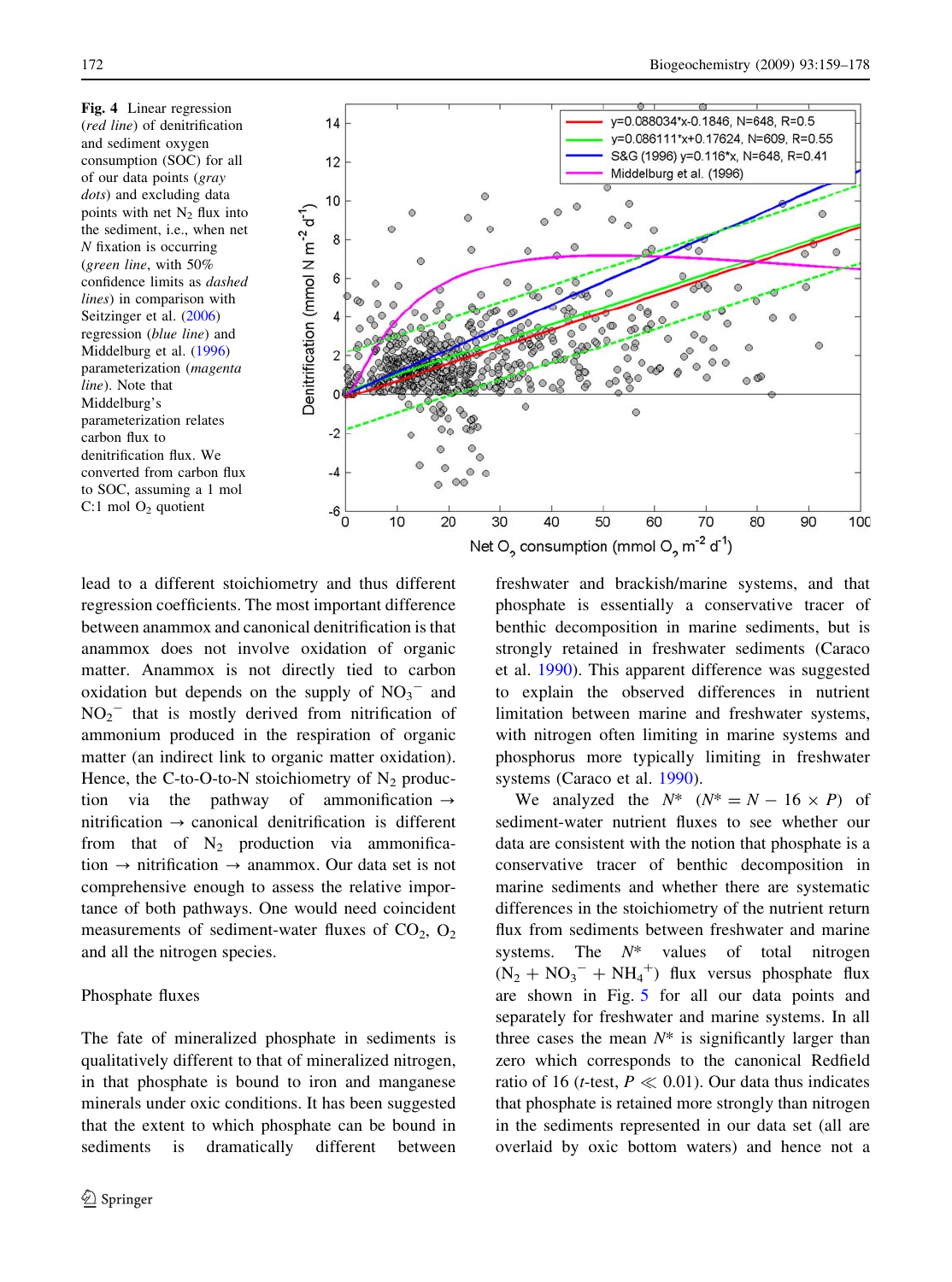<span id="page-14-0"></span>Fig. 5 Histogram, mean (solid line) and median (dashed line) for  $N^*$  of total remineralized nitrogen  $(NH_4^+ + NO_3^- + N_2)$ versus phosphate flux  $(N^* = N - 16 \times P)$  for all data points (top), freshwater only (middle) and marine systems only (bottom). The  $N^*$  of zero corresponds to the Redfield ratio and is indicated by the dotted line. Outliers that fall outside the axis range are collected in the largest and smallest bins



conservative tracer of benthic remineralization. However, the analysis in Fig. 5 includes nitrogen that is returned as biologically unavailable  $N_2$  gas and thus not directly relevant for assessing nutrient limitation. We repeated the analysis for  $N^*$  calculated from the bioavailable nitrogen  $(NO_3^- + NH_4^+)$  flux versus phosphate flux (Fig. [6\)](#page-15-0). In this case the  $N^*$  values are not statistically different from zero (t-test, 1% significance level). In other words the stoichiometry of nutrient fluxes from the sediment is statistically not significantly different from the Redfield ratio of 16. Our data hence suggest that both processes, phosphate retention in sediments and nitrogen removal through denitrification, contribute to the N:P stoichiometry of bioavailable nutrients returned from the sediment. Since our analysis does not suggest consistent differences in the N:P ratio of returned bioavailable nutrients, sediment nutrient fluxes do not appear to be a good explanation for the change in nutrient limitation from fresh to salt water, at least not in our data set which is limited for freshwater systems.

#### Diagenetic model versus parameterization

Detailed diagenetic models and simpler empirical parameterizations have different strengths and limitations. The empirical parameterizations are inherently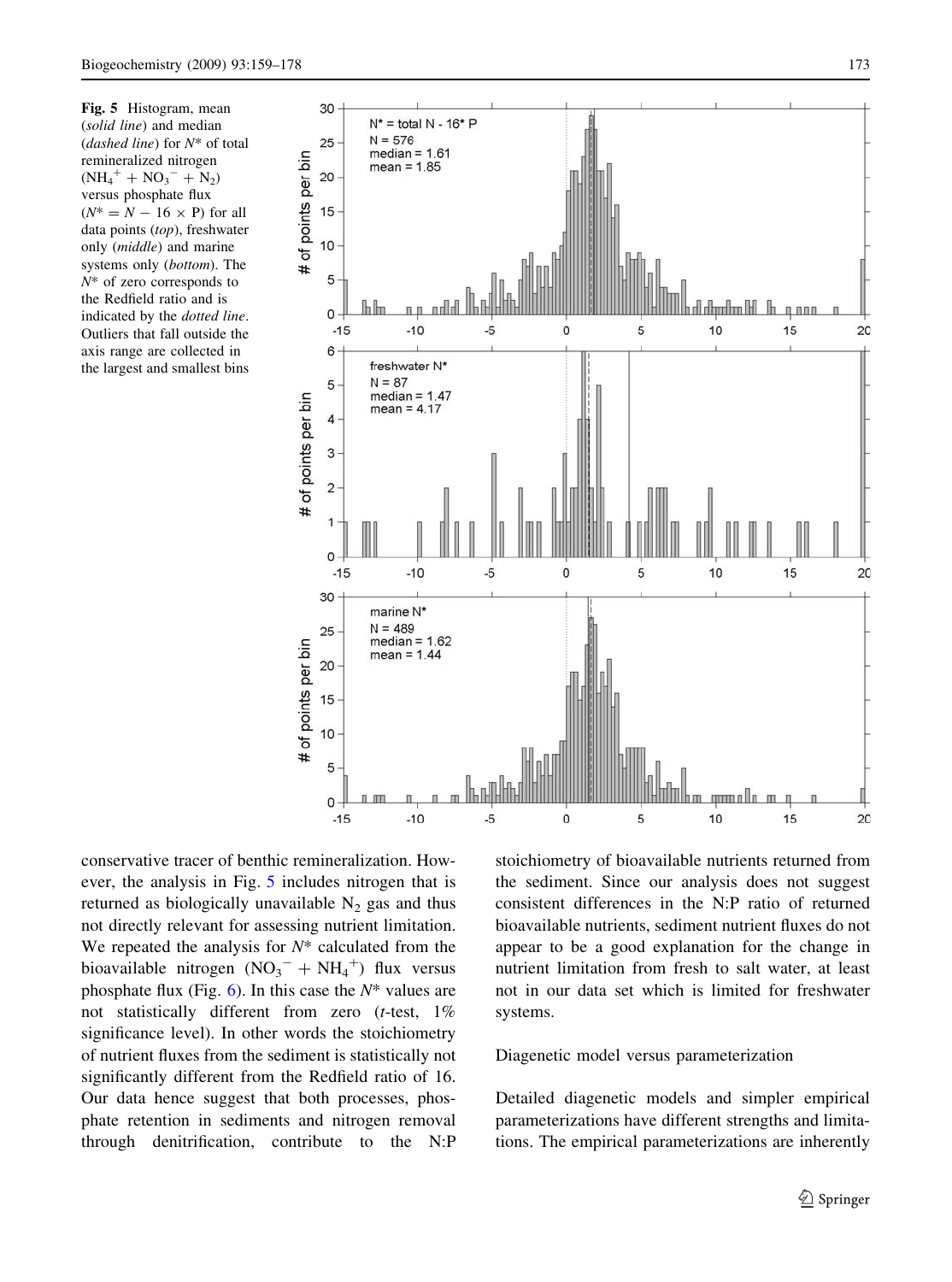<span id="page-15-0"></span>Fig. 6 As in Fig. [5](#page-14-0), but for bioavailable nitrogen flux  $(NH_4^+ + NO_3^-)$ 



data-based, have the advantage of being conceptually simple and easy to implement, but they cannot capture strong non-linearities or system hysteresis, e.g., the non-linear response to nutrient reduction observed in the Chesapeake Bay (Kemp et al. [2005](#page-18-0)). Diagenetic models are based on a mechanistic understanding of sediment processes, include nonlinear feedback mechanisms and can include temporal dependencies such as delays or storage of organic matter. As such they are more flexible and have the potential to correctly predict system responses to changes in eutrophication status or oxygen supply; e.g., the Sediment Flux Model applied to data from a mesocosm eutrophication experiment (see our 'Layered dynamic models' subsection;

DiToro [2001](#page-17-0)). They can also be extremely useful tools to further our mechanistic understanding; e.g., the microzone model (see 'Microenvironments' subsection) can explain the counterintuitive observation of rapid denitrification observed in the presence of oxic pore water in continental shelf sands with very low pore water nitrate concentrations (Rao et al. [2007](#page-18-0)). On the other hand, these mechanistic models typically require detailed knowledge about parameter values, such as reaction kinetics and sediment characteristics. For example, the microzone denitrification model requires knowledge about the size, reactivity, and composition of reactive sediment microenvironments. Likewise, layered diagenetic models require a number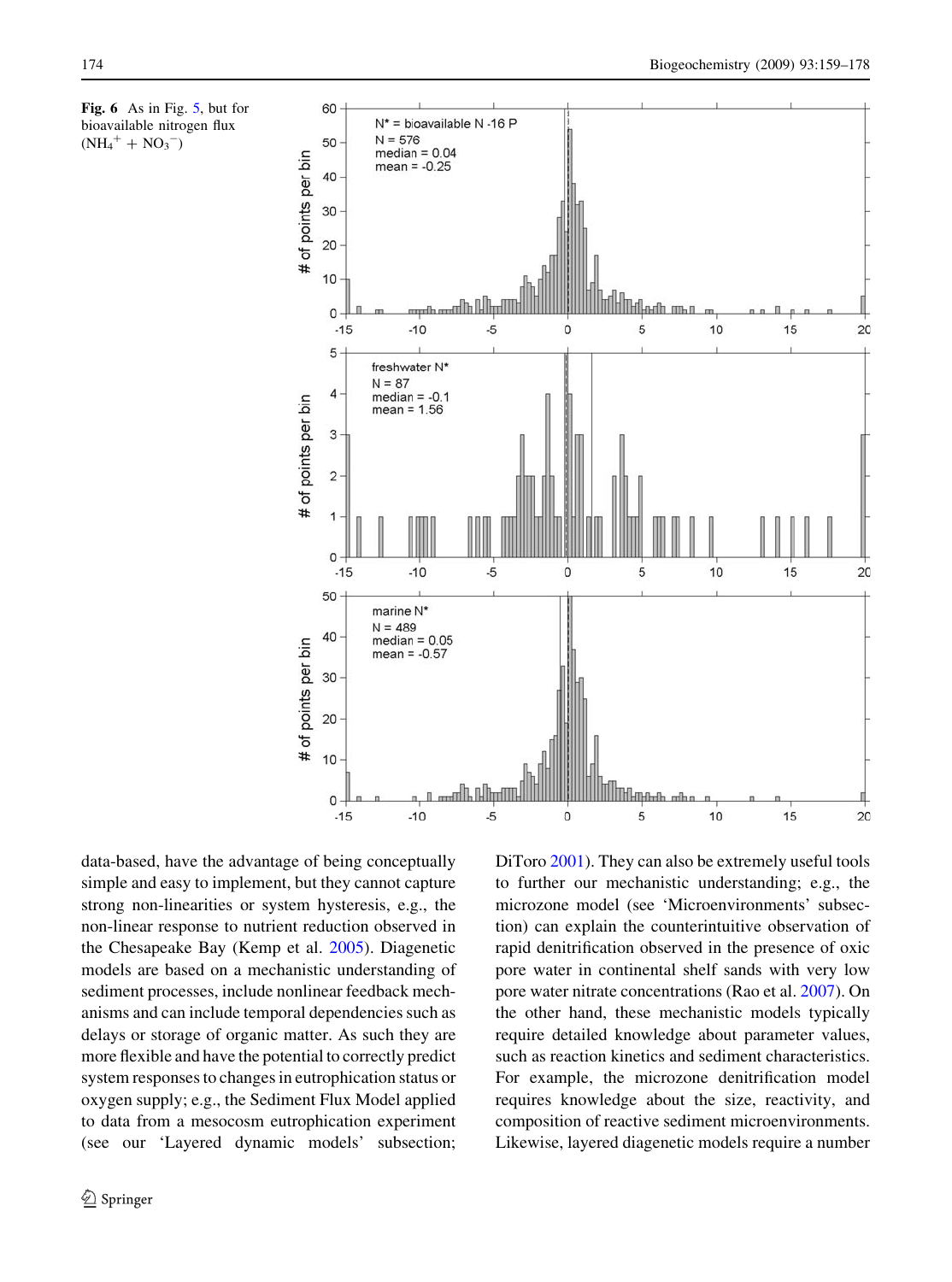of parameters describing reaction kinetics, sediment porosity and assumptions about organic matter lability.

Middelburg et al. ([1996\)](#page-18-0) applied the diagenetic model of Soetaert et al. ([1996a](#page-19-0), [b](#page-19-0)) to the global ocean by assuming uniform values for rate, limitation and inhibition parameters, and a uniform porosity profile. However, their predicted denitrification rates show a markedly different behavior than our data compilation suggests and overestimate the observations for SOC rates, ranging from 5 to 50 mmol  $O_2$  m<sup>-2</sup> d<sup>-1</sup> (Fig. [4](#page-13-0)). Note that their parameterization relates denitrification to organic matter flux, which we considered equal to sediment oxygen consumption (assuming steady-state and a metabolic quotient of 1 mol C:1 mol  $O_2$ ). Because of the observational and conceptual difficulties with sedimentation flux in shallow systems, we recommend using SOC instead of sedimentation flux when deriving parameterizations using denitrification measurements, although sedimentation flux is typically the relevant quantity predicted by ecosystem models coupled to hydrodynamic models or General Circulation Models. The poor agreement between the observed denitrification rates and the rates predicted by the diagenetic model may indicate that parameters and porosity profiles are not globally applicable, as had been assumed. This interpretation is consistent with our finding that bottom-water nitrate and oxygen concentrations were the least effective predictors in our data set when included in a multivariate regression between denitrification and SOC (they improved the coefficient of determination only insignificantly), while they were the most important drivers in determining denitrification in sensitivity studies with the diagenetic model (Soetaert et al. [1996a,](#page-19-0) [b\)](#page-19-0). Assessing whether this discrepancy is indeed due to differences like hydrographic setting, sediment type and benthic community across systems is beyond the scope of this study. In a systematic assessment, one would apply the diagenetic model to different sites that have detailed observations including pore water profiles available.

# **Conclusions**

There are no conceptual or technical difficulties in applying empirical parameterizations or diagenetic models to large spatial scales. However, because diagenetic models are typically tuned to match observations at specific sites there is no guarantee they will make good predictors across larger spatial scales. The major difficulty thus lies in evaluating fluxes predicted by diagenetic models against observations. We compared denitrification rates predicted by a diagenetic model (Middelburg et al. [1996\)](#page-18-0) with observations in our data compilation after converting the organic carbon sedimentation flux to sediment oxygen consumption units and found that the diagenetically predicted fluxes significantly overestimate observed fluxes. Systematic studies will be necessary to elucidate the underlying reasons; it is likely that regional adaptations of the model for different environments and sediment types will be necessary. This would require a spatially explicit characterization of benthic environments/sediment types, along with rate measurements in all characteristic environments.

Based on our analysis, we recommend using empirical regressions between SOC and denitrification for predicting denitrification in oxic bottom waters. We calculated the linear relationship between sediment denitrification and sediment oxygen consumption suggested by Seitzinger et al.  $(2006)$  $(2006)$  for the larger data set compiled here and found a similar regression slope, but a much smaller coefficient of determination (Fig. [4](#page-13-0)). One reason for the uncertainty in our regression may be variations in the relative importance of canonical denitrification versus anammox across different systems, since the underlying stoichiometries are different. Inclusion of bottom water concentrations of nitrate and oxygen in a multivariate regression did not improve the coefficient of determination significantly.

For suboxic and anoxic bottom waters (oxygen concentrations below 63 mmol  $O_2$  m<sup>-3</sup>) strong feedbacks on elemental cycling can occur, but these conditions were not represented in our data set. Perhaps the most relevant feedback in this context is the inhibition of nitrification and thus denitrification at these low oxygen levels (Childs et al. [2002\)](#page-17-0). A linear parameterization of SOC and denitrification cannot capture this response and a non-linear multivariate regression based either exclusively on measurements or on a combination of measurements and modelpredicted rates will be necessary for such cases.

Acknowledgments Discussions reflected in this paper were initiated in November 2006 at a Modeling Workshop organized by the Research Coordination Network on Denitrification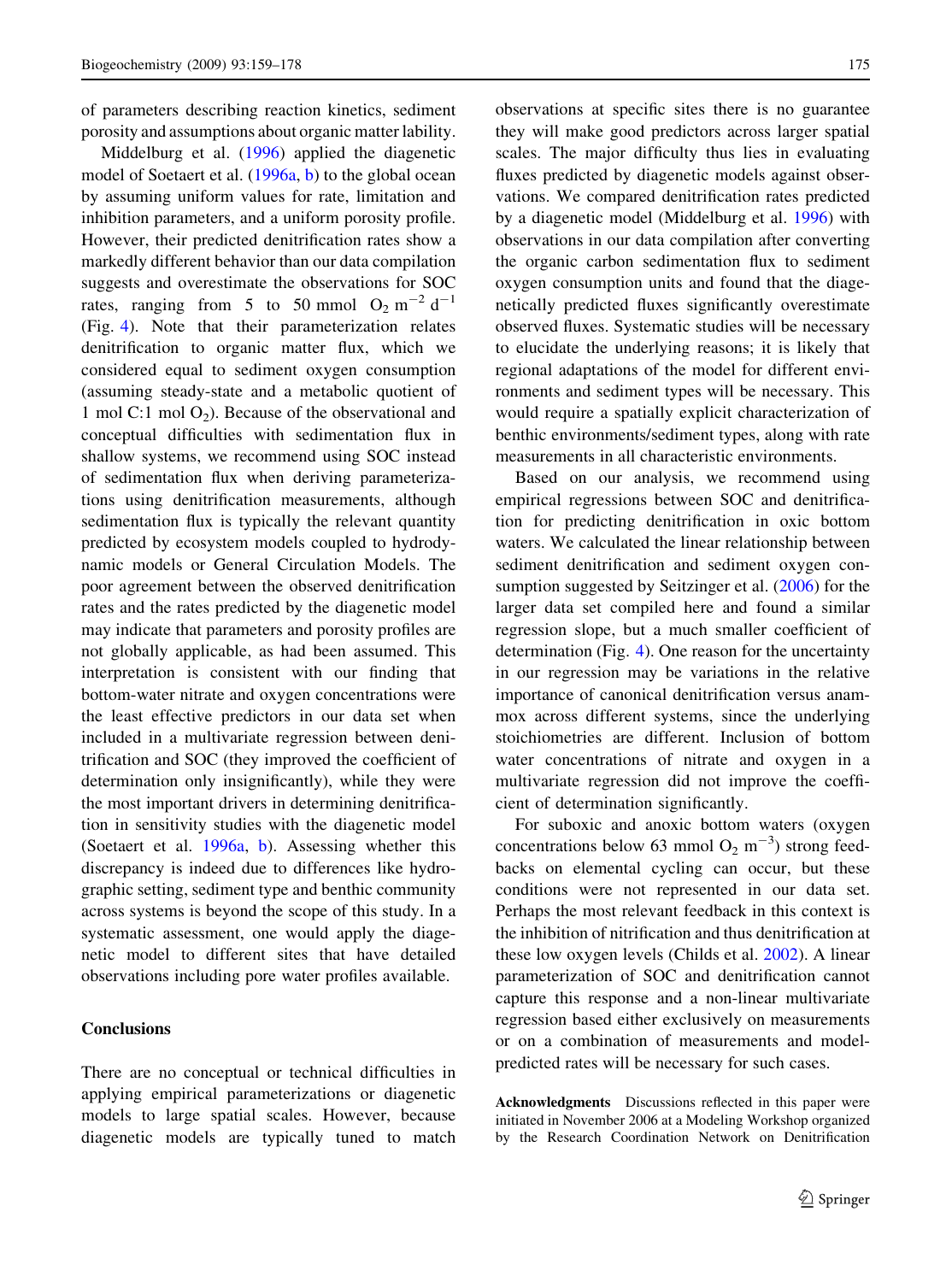<span id="page-17-0"></span>([http://www.denitrification.org/\)](http://www.denitrification.org/). We thank the organizers and gratefully acknowledge the constructive criticism from Eric Davidson and two anonymous reviewers. We thank Jane Tucker for working up the data sets from Massachusetts Bay and Boston Harbor. Financial support for AEG to work on the manuscript came from NSF NSF-DEB-0423565. KF, DB and DDT acknowledge support from NOAA CHRP grant NA07NOS4780191. NOAA publication number 102.

### References

- Aller RC (1980) Quantifying solute distributions in the bioturbated zone of marine sediments by defining an average microenvironment. Geochim Cosmochim Acta 44(12): 1955–1965
- Aller RC (1988) Benthic fauna and biogeochemical processes in marine sediments: the role of burrow structures. In: Blackburn TH, Soerensen J (eds) Nitrogen cycling in coastal marine environments. Wiley, New York, pp 301–338
- Aller RC, Mackin JE, Ullman WJ, Wang CH, Tsai SM, Jin JC et al (1985) Early chemical diagenesis, sediment-water solute exchange, and storage of reactive organic matter near the mouth of the Changjiang, East China Sea. Cont Shelf Res 4(1/2):227–251
- Altabet MA, Francois R, Murray DW, Prell WL (1995) Climaterelated variations in denitrification in the Arabian Sea from sediment 15 N/14 N ratios. Nature 373(6514):506–509
- An S, Gardner WS, Kana T (2001) Simultaneous measurement of denitrification and nitrogen fixation using isotope pairing with membrane inlet mass spectrometry analysis. Appl Environ Microbiol 67:1171–1178
- Bender M, Jahnke R, Weiss R, Martin W, Heggie DT, Orchardo J et al (1989) Organic carbon oxidation and benthic nitrogen and silica dynamics in San Clemente Basin, a continental borderland site. Geochim Cosmochim Acta 53(3):685–697
- Berner RA (1980) Early diagenesis: a theoretical approach. Princeton University Press, Princeton
- Billen G, Garnier J (1999) Nitrogen transfers through the Seine drainage network: a budget based on the application of the Riverstrahler' model. Hydrobiologia 410:139–150
- Billen G, Garnier J, Hanset P (1994) Modelling phytoplankton development in whole drainage networks: the Riverstrahler Model applied to the Seine river system. Hydrobiologia 289(1):119–137
- Boudreau BP (1997) Diagenetic models and their implementation: modelling transport and reactions in aquatic sediments. Springer, Berlin
- Boyer EW, Alexander RB, Parton WJ, Li C, Butterbach-Bahl K, Donner SD et al (2006) Modeling denitrification in terrestrial and aquatic ecosystems at regional scales: current approaches and needs. Ecol Appl 16:2123–2142
- Burdige DJ (2006) Geochemistry of marine sediments. Princeton University Press, Princeton
- Caffrey JM, Sloth NP, Kaspar HF, Blackburn TH (1993) Effect of organic loading on nitrification and denitrification in a marine microcosm. FEMS Microbiol Ecol 12:159–167
- Caraco N, Cole J, Likens GE (1990) A comparison of phosphorus immobilization in sediments of freshwater

and coastal marine systems. Biogeochemistry 9(3):277– 290

- Cerco CF, Seitzinger SP (1997) Measured and modeled effects of benthic algae on eutrophication in Indian River-Rehoboth Bay, Delaware. Estuar Coasts 20(1):231–248
- Childs CR, Rabalais NN, Turner RE, Proctor LM (2002) Sediment denitrification in the Gulf of Mexico zone of hypoxia. Mar Ecol Prog Ser 240:285–290
- Christensen JP (1994) Carbon export from continental shelves, denitrification and atmospheric carbon dioxide. Cont Shelf Res 14(5):547–576
- Cornwell J, Owens M (1999) Benthic phosphorus cycling in Lake Champlain: results of an integrated field sampling/ water quality modeling study. Part B: Field studies. Lake Champlain Basin Program. Horn Point Laboratory, Cambridge MD. Technical report TS-168-98
- Cowan JLW, Boynton WR (1996) Sediment-water oxygen and nutrient exchanges along the longitudinal axis of Chesapeake Bay: seasonal patterns, controlling factors and ecological significance. Estuaries 19(3):562–580
- Dalsgaard T, Canfield DE, Petersen J, Thamdrup B, Acuna-Gonzalez J (2003)  $N_2$  production by the anammox reaction in the anoxic water column of Golfo Dulce, Costa Rica. Nature 422(6932):606–608
- Devol AH (2008) Chapter 6: Denitrification including anammox. In: Capone D, Carpenter E, Mullholland M, Bronk D (eds) Nitrogen in the marine environment. Elsevier, Amsterdam, pp 263–302
- Devol AH, Christensen JP (1993) Benthic fluxes and nitrogen cycling in sediments of the continental margin of the eastern North Pacific. J Mar Res 51:345–372
- Devol AH, Codispoti LA, Christensen JP (1997) Summer and winter denitrification rates in western Arctic shelf sediments. Cont Shelf Res 17(9):1029–1050
- DiToro DM (2001) Sediment flux modeling. Wiley-Interscience, New York
- DiToro DM, Fitzpatrick JJ (1993) Chesapeake Bay sediment flux model. US EPA Contract Report, Annapolis
- Emery K (1968) Relict sediments on continental shelves of world. AAPG Bull 52(3):445–464
- Engström P, Dalsgaard T, Hulth S, Aller RC (2005) Anaerobic ammonium oxidation by nitrite (anammox): implications for  $N_2$  production in coastal marine sediments. Geochim Cosmochim Acta 69(8):2057–2065
- Falkowski PG (1997) Evolution of the nitrogen cycle and its influence on the biological sequestration of  $CO<sub>2</sub>$  in the ocean. Nature 387:272–275
- Fennel K, Follows M, Falkowski PG (2005) The co-evolution of the nitrogen, carbon and oxygen cycles in the Proterozoic Ocean. Am J Sci 305:526–545
- Fennel K, Wilkin J, Levin J, Moisan J, O'Reilly J, Haidvogel D (2006) Nitrogen cycling in the Middle Atlantic Bight: Results from a three-dimensional model and implications for the North Atlantic nitrogen budget. Global Biogeochemical Cycles 20, GB3007, doi[:10.1029/2005GB002456](http://dx.doi.org/10.1029/2005GB002456)
- Fulweiler RW (2007) Climate impacts on benthic-pelagic coupling and biogeochemistry in Narragansett Bay, RI. PhD Dissertation, University of Rhode Island
- Fulweiler RW, Nixon SW (2008) Responses of benthic-pelagic coupling to climate change in a temperate estuary. Hydrobiologia (in press)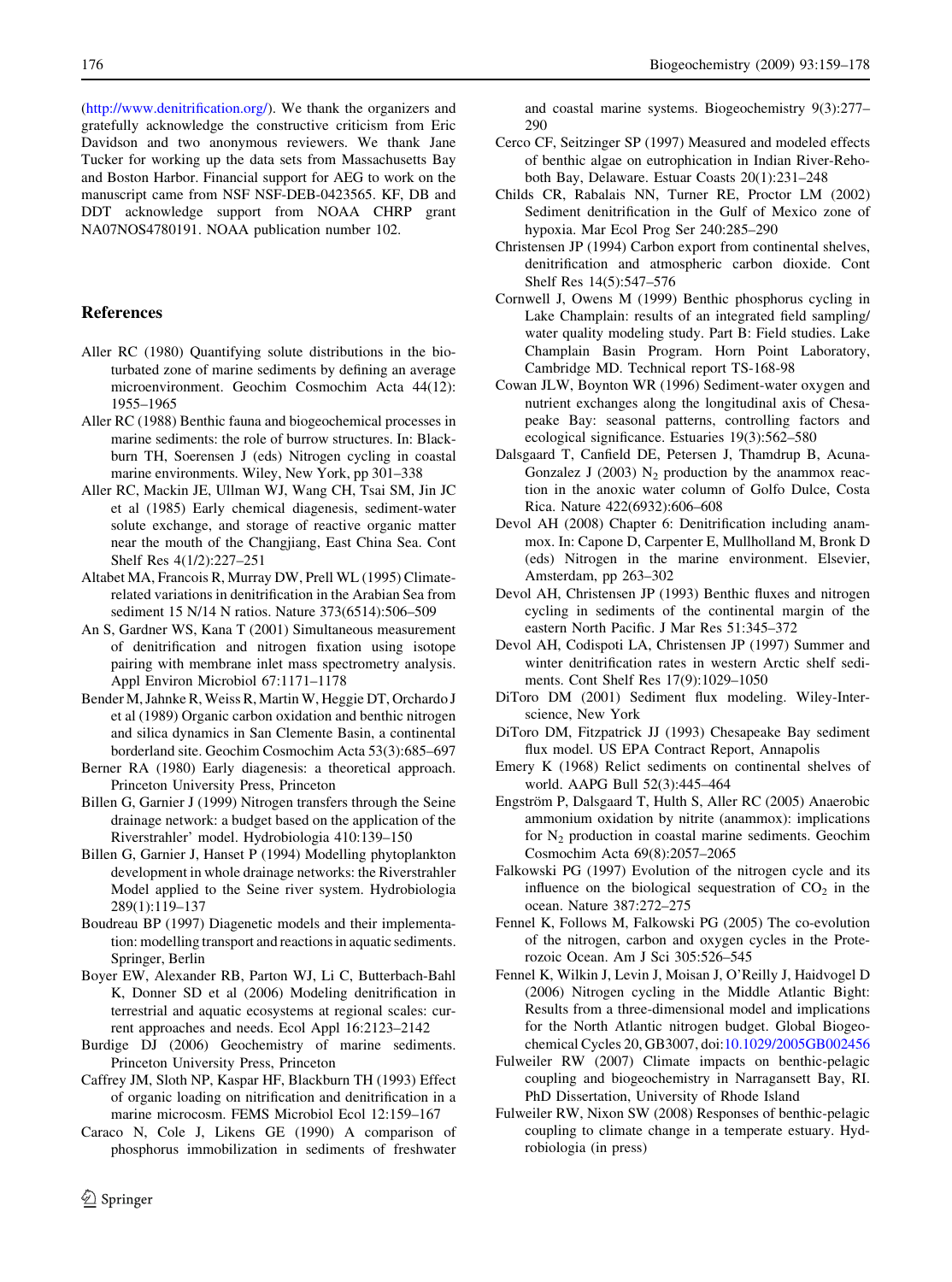- <span id="page-18-0"></span>Fulweiler R, Nixon S, Buckley B, Granger S (2007) Reversal of the net dinitrogen gas flux in coastal marine sediments. Nature 448:180–182
- Galloway JN, Aber JD, Erisman JW, Seitzinger SP, Howarth RW, Cowling EB et al (2003) The nitrogen cascade. Bioscience 53(4):341–356
- Gardner WS, Briones EE, Kaegi EC, Rowe GT (1993) Ammonium excretion by benthic invertebrates and sediment-water nitrogen flux in the Gulf of Mexico near the Mississippi River plume. Estuaries 16(4):799–808
- Gardner WS, McCarthy MJ, An S, Sobolev D, Sell KS, Brock D (2006) Nitrogen fixation and dissimilatory nitrate reduction to ammonium (DNRA) support nitrogen dynamics in Texas estuaries. Limnol Oceanogr 51(1): 558–568
- Garnier J, Billen G, Coste M (1995) Seasonal succession of diatoms and chlorophyceae in the drainage network of the Seine River: Observations and modeling. Limnol Oceanogr 40(4):750–765
- Giblin AE, Hopkinson CS, Tucker J (1997) Benthic metabolism and nutrient cycling in Boston Harbor, Massachusetts. Estuaries 20:346–364
- Gold AJ, Jacinthe PA, Groffman PM, Wright WR, Puffer RH (1998) Patchiness in groundwater nitrate removal in a riparian forest. Environ Qual 27:146–155
- Harrison J, Maranger R, Alexander RB, Cornwell J, Giblin A, Jacinthe PA, et al. (2008) The regional and global significance of nitrogen removal in lakes and reservoirs. Biogeochemistry. doi:[10.1007/s10533-008-9272-x](http://dx.doi.org/10.1007/s10533-008-9272-x)
- Huettel M, Webster IT (2001) Advective flow in permeable sediments. In: Boudreau BP, Jørgensen BB (eds) The benthic boundary layer: transport processes and biogeochemistry. Oxford University Press, Oxford, pp 144–179
- Jacinthe PA, Groffman PM, Gold AJ, Mosier A (1998) Patchiness in microbial nitrogen transformations in groundwater in a riparian forest. J Environ Quality 27: 156–164
- Jahnke R (1985) A model of microenvironments in deep-sea sediments: formation and effects on pore water profiles. Limnol Oceanogr 30(5):956–965
- Jahnke RA, Emerson SR, Murray JW (1982) A model of oxygen reduction, denitrification, and organic matter mineralization in marine sediments. Limnol Oceanogr 27(4):610–623
- Jahnke RA, Richards M, Nelson J, Robertson C, Rao A, Jahnke D (2005) Organic matter remineralization and pore water exchange rates in permeable South Atlantic Bight continental shelf sediments. Contl Shelf Res 25:1433–1452
- Kana TM, Darkangelo C, Hunt MD, Oldham JB, Bennett GE, Cornwell JC (1994) Membrane inlet mass spectrometer for rapid high-precision determination of  $N_2$ ,  $O_2$ , and Ar in environmental water samples. Anal Chem 66(23): 4166–4170
- Kana TM, Sullivan MB, Cornwell JC, Groszkowski KM (1998) Denitrification in estuarine sediments determined by membrane inlet mass spectrometry. Limnol Oceanogr 43(2):334–339
- Kemp WM, Sampou P, Caffrey J, Mayer M, Henriksen K, Boynton WR (1990) Ammonium recycling versus denitrification in Chesapeake Bay sediments. Limnol Oceanogr 35(7):1545–1563
- Kemp WM, Boynton WR, Adolf JE, Boesch DF, Boicourt WC, Brush G et al (2005) Eutrophication of Chesapeake Bay: historical trends and ecological interactions. Mar Ecol Prog Ser 303:1–29
- Klump JV, Martens CS (1987) Biogeochemical cycling in an organic-rich coastal marine basin. 5. Sedimentary nitrogen and phosphorus budgets based upon kinetic models mass balaces, and the stoichiometry of nutrient regeneration. Geochim Cosmochim Acta 51(5):1161–1173
- Kuypers MM, Sliekers AO, Lavik G, Schmid M, Jorgensen BB, Kuenen JG et al (2003) Anaerobic ammonium oxidation by anammox bacteria in the Black Sea. Nature 422(6932):608–611
- Kuypers MMM, Lavik G, Woebken D, Schmid M, Fuchs BM, Amann R et al (2005) Massive nitrogen loss from the Benguela upwelling system through anaerobic ammonium oxidation. Proc Natl Acad Sci USA 102(18):6478–6483
- Laursen AE, Seitzinger SP (2002) The role of denitrification in nitrogen removal and carbon mineralization in Mid-Atlantic Bight sediments. Cont Shelf Res 22:1397–1416
- McCarthy MJ, Gardner WS, Lavrentyev PJ, Moats KM, Jochem FJ, Klarer DM (2007) Effects of hydrological flow regime on sediment-water interface and water column nitrogen dynamics in a Great Lakes coastal wetland (Old Woman Creek, Lake Erie). J Great Lakes Res 33(1):219
- McCarthy M, McNeal K, Morse J, Gardner W (2008) Bottomwater hypoxia effects on sediment-water interface nitrogen transformations in a seasonally hypoxic, shallow bay (Corpus Christi Bay, Texas, USA). Estuar Coasts 31:521– 531. doi: [10.1007/s12237-008-9041-z](http://dx.doi.org/10.1007/s12237-008-9041-z)
- Meissner KJ, Galbraith ED, Völker C (2005) Denitrification under glacial and interglacial conditions: A physical approach. Paleoceanography 20(3):PA3001
- Middelburg JJ, Soetaert K, Herman PMJ, Heip C (1996) Denitrification in marine sediments: a model study. Global Biogeochem Cyc 10:661–673
- Middelburg JJ, Soetaert K, Herman PMJ (1997) Empirical relationships for use in global diagenetic models. Deep-Sea Res I 44(2):327–344
- Moore JK, Doney SC (2007) Iron availability limits the ocean nitrogen inventory stabilizing feedbacks between marine denitrification and nitrogen fixation. Global Biogeochemical Cycles 21. doi[:10.1029/2006GB002762](http://dx.doi.org/10.1029/2006GB002762)
- Mulder A, van de Graaf AA, Robertson LA, Kuenen JG (1995) Anaerobic ammonium oxidation discovered in a denitrifying fluidized bed reactor. FEMS Microbiol Ecol 16(3): 177–183
- Naqvi SW, Jayakumar DA, Narvekar PV, Naik H, Sarma VV, D'Souza W et al (2000) Increased marine production of N2O due to intensifying anoxia on the Indian continental shelf. Nature 408(6810):346–349
- Oviatt CA, Keller AA, Sampou PA, Beatty LL (1986) Patterns of productivity during eutrophication: a mesocosm experiment. Mar Ecol Prog Ser 28(1–2):69–80
- Paerl H, Zehr J (2000) Marine nitrogen fixation. In: Kirchman DL (ed) Microbial ecology of the oceans. Wiley-Liss, Wilmington, pp 387–426
- Parkin TB (1987) Soil microsites as a source of denitrification variability. Soil Sci Soc Am J 51:1194–1199
- Rao AMF, McCarthy MJ, Gardner WS, Jahnke RA (2007) Respiration and denitrification in permeable continental